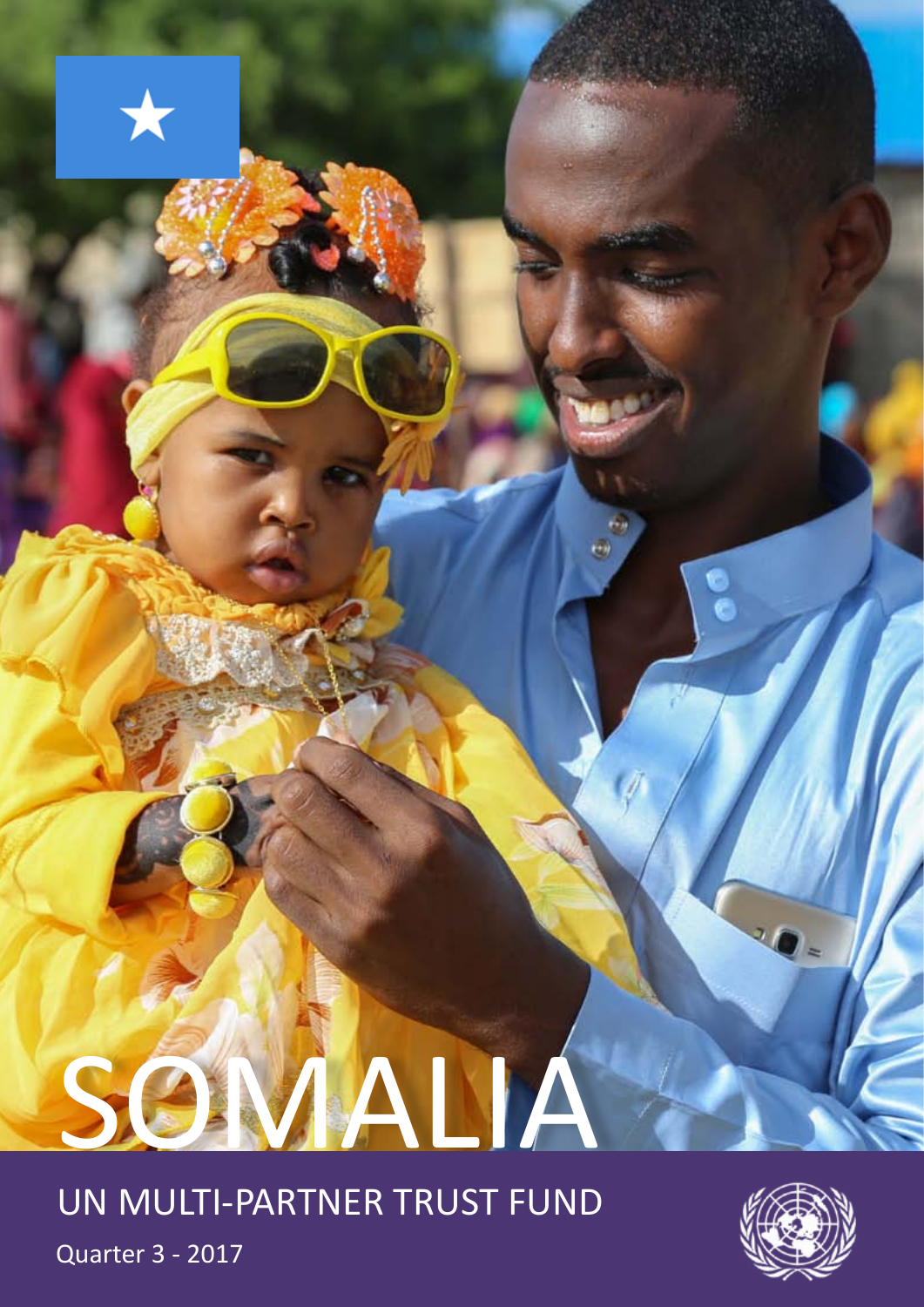| SUPPORT TO BUILDING INCLUSIVE INSTITUTIONS OF PARLIAMENT 10   |
|---------------------------------------------------------------|
|                                                               |
| WOMEN'S POLITICAL PARTICIPATION, LEADERSHIP & EMPOWERMENT  12 |
|                                                               |
|                                                               |
| SUSTAINABLE CHARCOAL REDUCTION & ALTERNATIVE LIVELIHOODS  15  |
|                                                               |
| LOCAL GOVERNANCE & DECENTRALISED SERVICE DELIVERY (JPLG) 17   |
|                                                               |
|                                                               |
|                                                               |
|                                                               |
|                                                               |
|                                                               |
|                                                               |
|                                                               |
|                                                               |
|                                                               |
|                                                               |
|                                                               |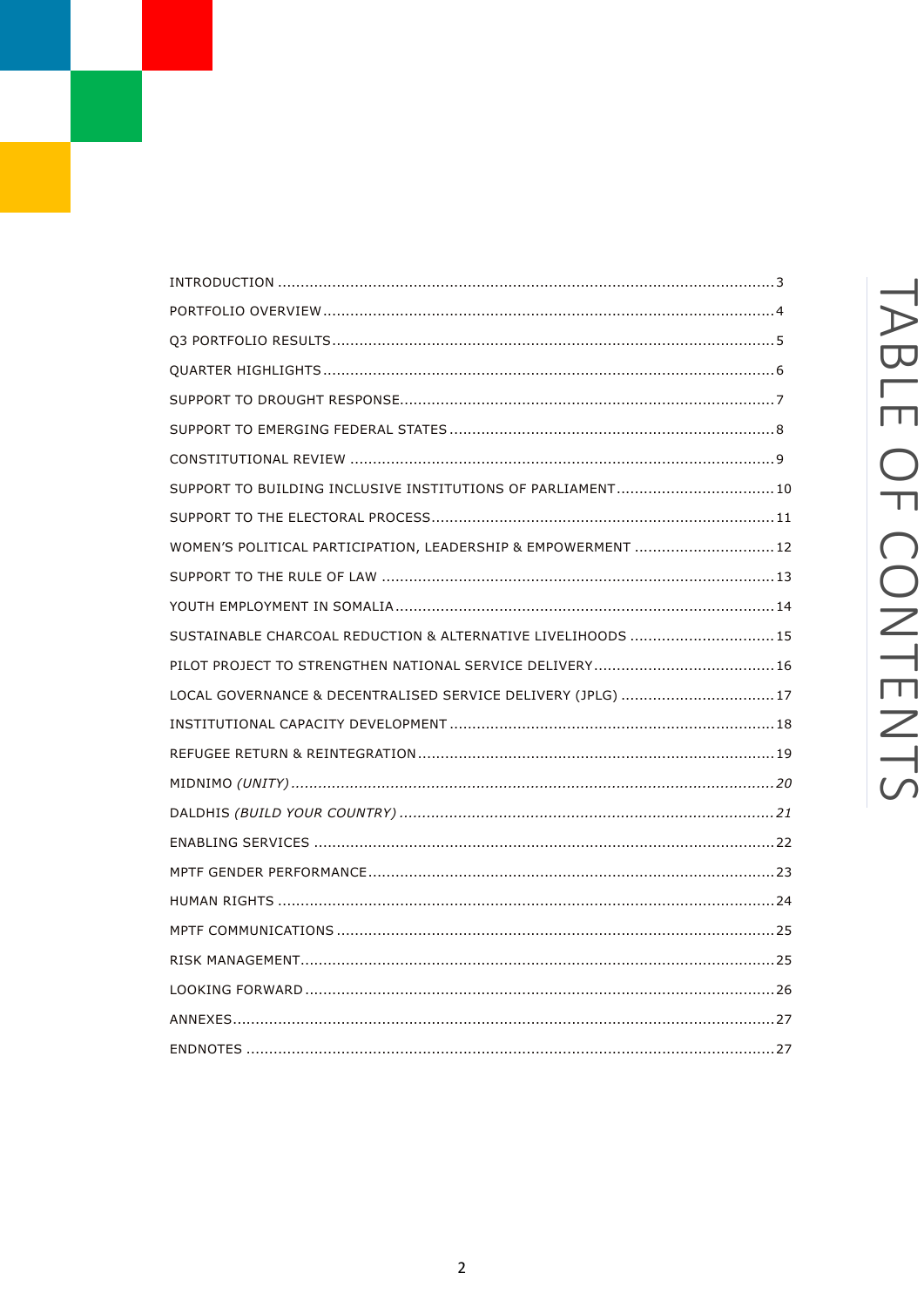<span id="page-2-0"></span>Welcome to the third quarterly report of the UN Multi-Partner Trust Fund (UN MPTF) for Somalia for 2017, covering the period from 1 July to 30 September 2017.

This quarter was marked by the establishment and operationalization of the Pillar Working Groups of the National Development Plan (NDP) under the Somalia Development and Reconstruction Facility (SDRF), the centerpiece for the partnership between the government and international community.

Aligned with the NDP and pillar structure, the last quarter also saw the finalization of the new UN Strategic Framework (UNSF). This multi-year strategic plan that guides and articulates the UN's collective strategy, commitments and actions in support of the Somali government's development priorities and achievement of the Sustainable Development Goals (SDGs).

After almost a year of fighting drought and preventing famine, Somalia finds itself at a critical junction. While a humanitarian response remains essential to save lives and prevent onset of localized famine, early recovery has already started and needs to be significantly increased to rebuild resilience and enforce sustainable development. In this vein, the Federal Government of Somalia requested the UN, EU and World Bank to conduct a comprehensive Drought Impact Needs Assessment (DINA) with a view to developing a Recovery and Resilience Framework (RRF). This will further improve understanding of dynamics and drivers of recurrent emergencies/droughts and will inform long-term durable solutions to build broad-based resilience. Opportunities will be explored over the next months on how the UN MPTF can be utilized in support of the RRF.

Finally, reflecting on two years of ever expanding UN MPTF operations, a strategic review workshop will be held with Joint Programme managers and key staff in November. The workshop will address donor feedback received over a series of consultations in the past months as well as develop a coherent way forward for the portfolio of Joint Programmes, in line with the new aid architecture and the implementation of the UNSF. We look forward to discussing these outcomes and other issues at the next UN MPTF donor briefing to take place on 24 November.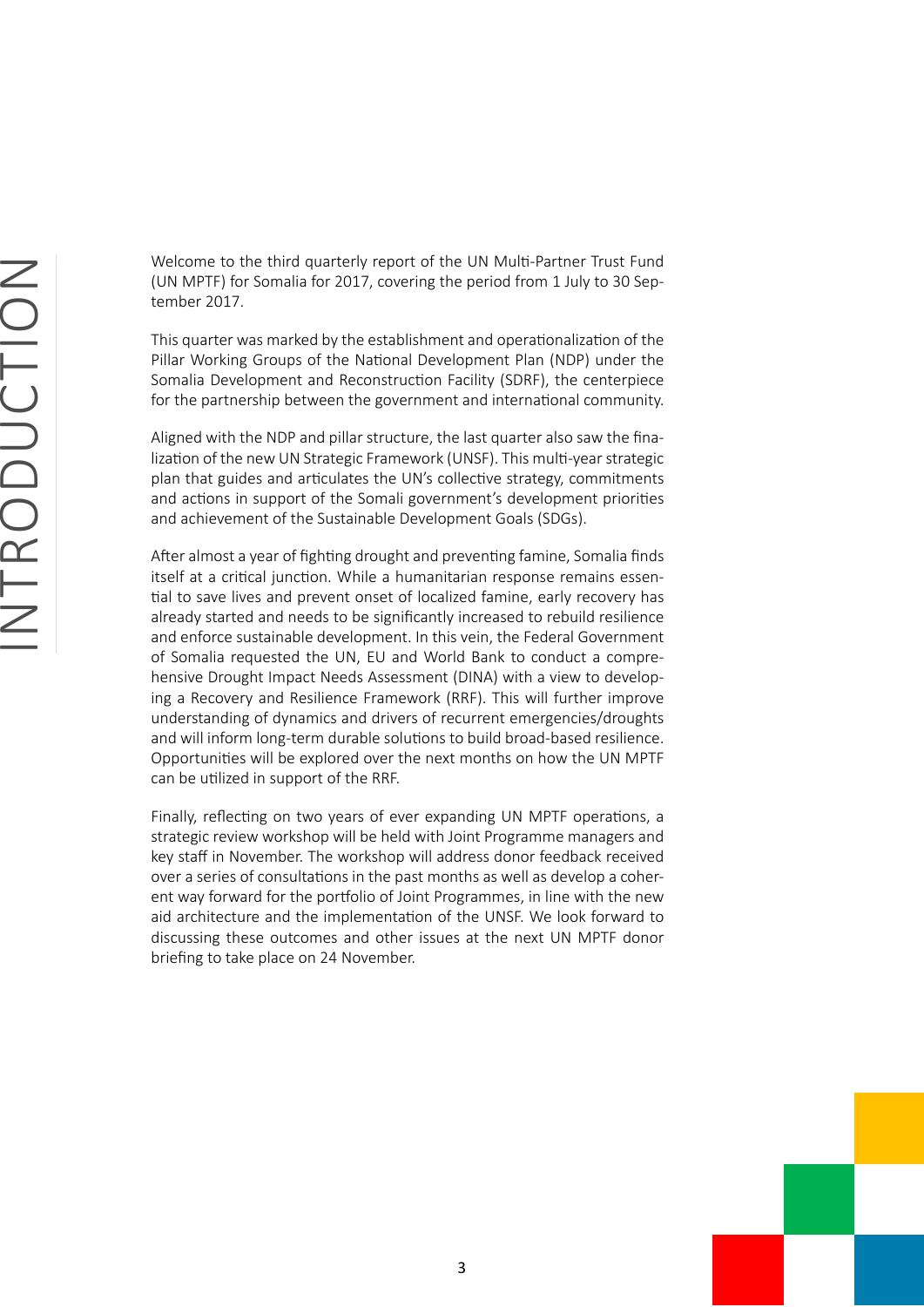## <span id="page-3-0"></span>SDRF-ENDORSED MPTF PROJECTS

| <b>Support to Emerging Federal States</b>                                    | Active                  |
|------------------------------------------------------------------------------|-------------------------|
| <b>Constitutional Review</b>                                                 | Active                  |
| Parliament Support                                                           | Active                  |
| <b>Electoral Support</b>                                                     | Active                  |
| Women's Political Participation, Leadership & Empowerment                    | Active                  |
| <b>Rule of Law</b>                                                           | Active                  |
| Youth Employment                                                             | Active                  |
| Sustainable Charcoal Reduction                                               | Active                  |
| Pilot Project to Strengthen National Service Delivery (Nation-<br>al Window) | Active                  |
| Local Governance                                                             | Active                  |
| <b>Institutional Capacity Development</b>                                    | Active                  |
| Refugee Return & Reintegration                                               | Active                  |
| Peacebuilding Fund Package (Midnimo & Daldhis)                               | Active                  |
| <b>UN Enablers</b>                                                           | Active                  |
| <b>Social Protection Project</b>                                             | <b>Initiation Phase</b> |

# **PORTFOLIO OVERVIEW**

# PROJECTS IN THE PIPELINE/UNDER DEVELOPMENT

Aid Coordination Human Rights UNFPA Country Programme Institutional Development & Capacity Building for Ministry of Internal Security

# DONOR CONTRIBUTIONS (USD)<sup>1</sup>

|                | Committed               | Deposited   | Deposit % |
|----------------|-------------------------|-------------|-----------|
| <b>Denmark</b> | 19,684,083              | 15,010,825  | 76%       |
| <b>DfID</b>    | 36,243,477              | 32,042,565  | 88%       |
| Sweden         | 33,863,002              | 33,863,002  | 100%      |
| EU             | 49,950,726              | 45,800,832  | 92%       |
| <b>Italy</b>   | 7,535,957               | 7,535,957   | 100%      |
| Norway         | 13,745,002              | 13,745,002  | 100%      |
| Switzerland    | 9,485,277               | 9,485,277   | 100%      |
| Germany        | 8,385,575               | 8,385,575   | 100%      |
| <b>USAID</b>   | 500,000                 | 500,000     | 100%      |
| <b>PBF</b>     | 28,099,847 <sup>2</sup> | 28,099,847  | 100%      |
| Total:         | 207,492,946             | 194,468,882 | 94%       |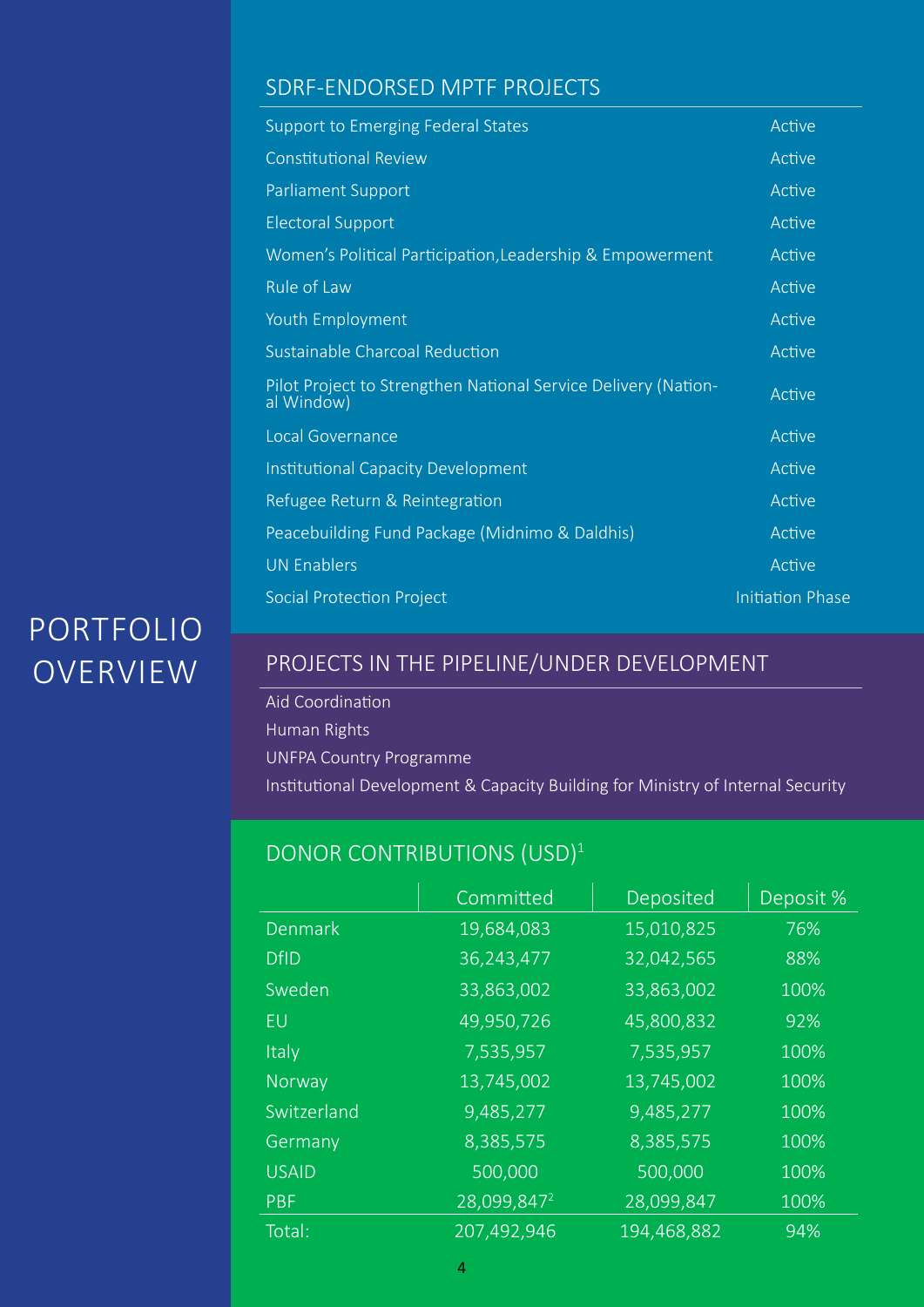or achieved In progress or partially achieved Off-target or not achieved

Q3

portfolio

results3

<span id="page-4-0"></span>33.4% of UN funds channeled & reported through SDRF 4

5% of MPTF resources going to National Window 5

Quarterly portfolio coordination meeting held

3+ Months Average time for donor disbursement after SDRF approval

> 8% Un-Earmarked Contributions 7

\$ 11,698,560

84.4% Disbursement ratio of active Programmes<sup>9</sup>

 $\overline{\phantom{a}}$ Joint Programmes Developed for approval in Q3 10

> 15 3 months of SDRF approval  $11$   $\overline{O}$  on target

> > 5

PORTFOLIO LEVEL RESULTS Portfolio Level Results DONOR ENGAGEMENT Donor Engagement QUALITY OF OPERATIONS of Operations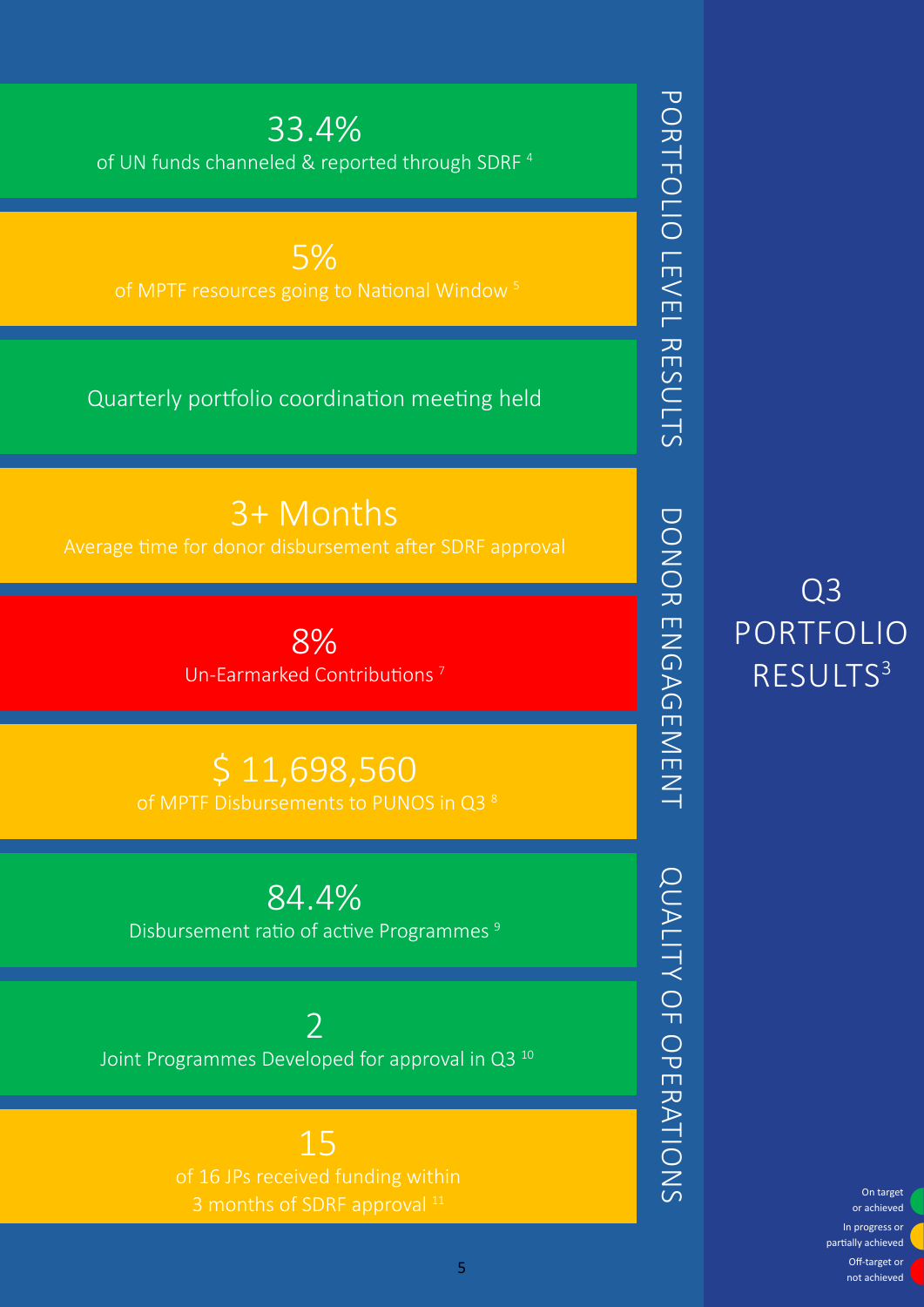- <span id="page-5-0"></span>1. The Joint Programme on Support to Emerging Federal States supported the Ministry of Interior, Federal Affairs and Reconciliation (MOIFAR) to assist with Presidential election in Hirshabelle in September. The project also supported a peace conference led by the Vice Presidents of Puntland and Galmudug States to address the deadly clashes between the pastoralist communities in Galkayo and surrounding areas.
- 2. The Joint Programme on Constitutional Review supported the Ministry of Constitutional Affairs (MoCA) in conducting regional consultations on the constitutional review process with the leadership of Federal Member States (FMS) and other key players. MoCA also conducted constitution review related forums in Mogadishu attended by the Ministries of Constitutional Affairs of FMS. Further progress on the constitutional review process is still pending political agreement amongst the FGS and the FMS.
- 3. The Joint Programme on Electoral Support supported the National Independent Electoral Commission (NIEC) to launch a temporary registration process of political parties pending official registration at a later stage. NIEC also initiated a Voter Registration Feasibility Study to examine issues related to the introduction of a voter registration system in preparation of universal elections.
- 4. The Joint Programme on Women's Political Participation, Leadership and Empowerment conducted a lesson learnt assessment on Women's Political Participation in the 2016 Electoral Process and way forward to advance the role of women's in governance in Somalia.
- 5. The Joint Rule of Law programme supported the Federal Ministry of Justice to hold a threeday strategic planning workshop/retreat with the Chief Justice, Attorney General, Commissioner of Custodial Corps and representatives from the Federal Member States to outline justice sector priorities for the next three years.
- 6. Under the Joint Programme on Youth Employment, five fish processing facilities in Bosasso, Puntland were completed and will be handed over in Q4. Consultations were held with officials of fisheries ministries in Jubbaland and Somaliland on implementation of fisheries value chains in Kismayo and Berbera.
- 7. Under the Joint Programme on Local Governance, representatives from Federal Member States undertook a mission to the Uganda Management Institute to gain first-hand experience on civil service training and capacity development 'know-how'.
- 8. Training for key Federal Government staff on Monitoring and Evaluation systems was carried out in Mogadishu under the Joint Programme on Institutional Capacity Development. Furthermore, Puntland Good Governance and Anti-Corruption Bureau was hosted by the Rwanda Ombudsman in Kigali, Rwanda on a South – South learning tour.
- 9. Under the Refugee Return and Reintegration project, 207 Persons of Concern were placed in various training institutions in Kenya to undertake skills development. 465 prospective Baidoa returnees were trained in peace building and conflict resolution and are already participating in democratic governance and reconciliation processes.
- 10. Under the Joint Programme on Enablers, the Office of the Resident Coordinator led the finalization of the new UN Strategic Framework (UNSF), a multi-year strategic plan to guide the UN's work and articulates the UN's collective strategy, commitments and actions in support of the Somali development priorities. UN Women supported the mainstreaming of Gender throughout the UNSF and its results framework. The UNSF is pending signature by the Federal Government of Somalia.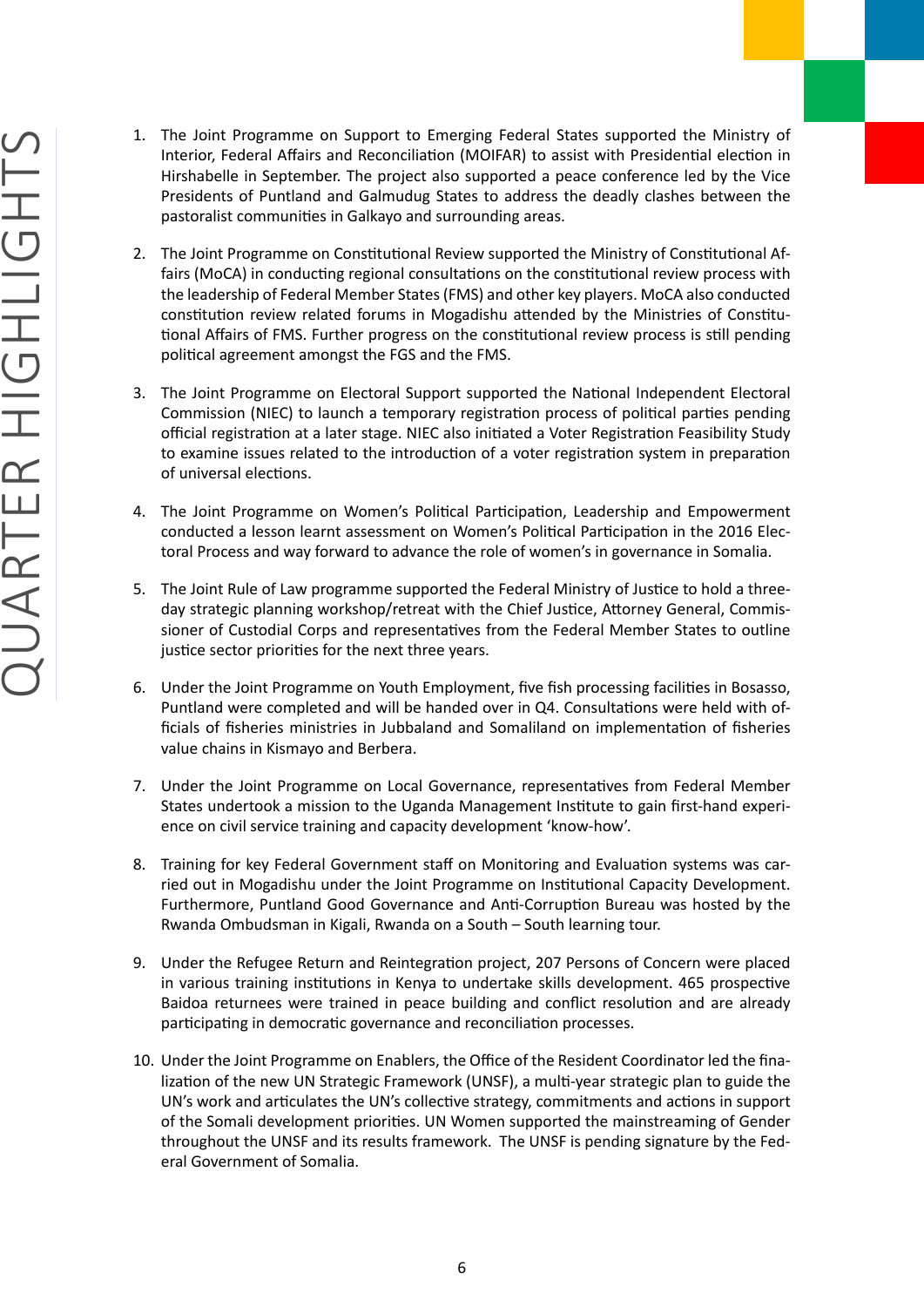<span id="page-6-0"></span>Over the third quarter, UN MPTF Joint Programme continued to provide support to the drought response in Somalia through specific targeted interventions and adaptation of programmatic activities and priorities. As a system-wide priority, Joint Programmes continued to redirected resources where possible to support drought response efforts.

The Joint Programme on Support to Emerging Federal States facilitated community dialogue and conflict mitigation around aid distribution. Meetings were held in Baidoa to ensure that communities were sensitized about the drought situation and relief efforts being undertaken and discussions were held on how aid can be distributed without provoking inter-communal tensions. Under the Parliamentary Support project, two Parliamentary committees of Somaliland House of Elders and House of Representatives visited Awdal and Togdheer Regions to provide oversight on the drought emergency response and distribution of aid.

The Joint Rule of Law Programme supported trainings held specifically for drought affected IDP's in Burao and Hargeisa by Hargeisa University Legal Aid Clinic and Bahikoob/Hargeisa hospital. In response to the increase in GBVs cases on IDPs in drought affected areas involving the host communities, the Baahikoob centre organized the dissemination of GBV information and legal awareness in IDP camps.

Under the drought response plan, registration was completed of youth engaged in cash-for-work activities of the Youth Employment programme in the management and utilization of Prosopis Julifora trees in Berbera and Owdweyne.

The Refugee Return and Reintegration project has continued to provide enhanced access to protection services for children, including medical and psychosocial support, improved access to vocational skills trainings and formal education, as well as increased awareness on prevention of child recruitment. Seed and fertilizer distributed under the project is now sufficient to grow on 2 ha per household and is anticipated to produce approximately 540 tonnes of sorghum and cowpea alone, enough to feed over 8,000 families for six months.

The Midnimo project advocated with local authorities and community action groups for the inclusion of drought affected population in implementing cash-for-work activities and future community consultations. As part of the Enablers programme, the Office of the Resident Coordinator is supporting the Drought Impact Needs Assessment (DINA) which will contribute to a more comprehensive and long-term perspective on drought response through resilience building and durable solutions.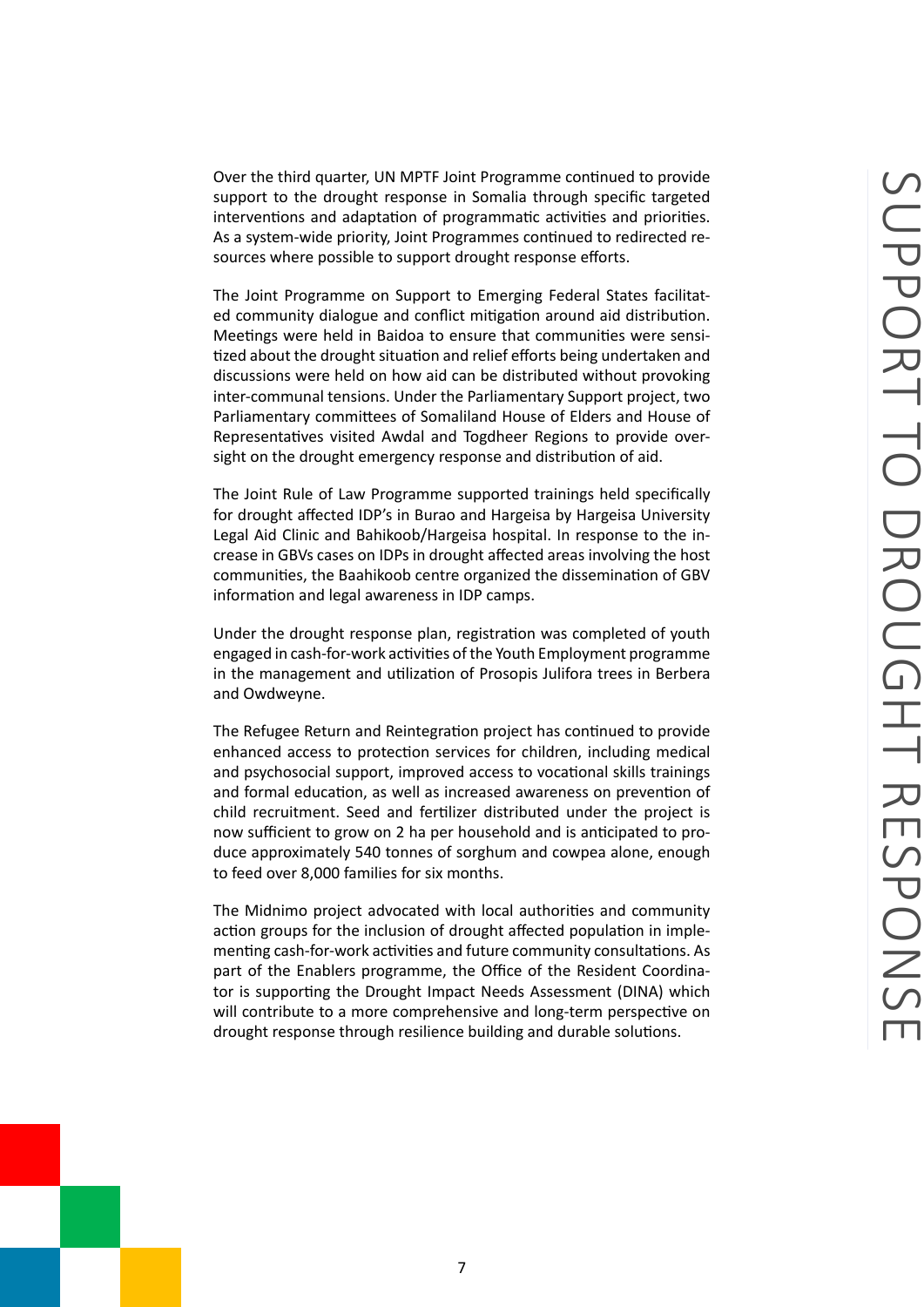<span id="page-7-0"></span>During the reporting period, HirShabelle's Parliament ousted the former President Ali Abdullahi Osoble. The process of electing the new President was supported by the project. In October, Mohamed Abdi Waare was elected to the position. Following the ousting of the former president Ahmed Duale Haaf, the Galmudug Parliament formed a 13-member electoral body to prepare the Presidential elections. As such, the project envisages the need to support reconciliation processes and to prepare for a possible election in the region.

Vice Presidents of Puntland and Galmudug States led a peace conference in Galkayo with the aim to address clashes between the pastoralist communities threatening security. A Peace Committee was formed and tasked with ensuring that peace is maintained between Galmudug and Puntland pastoralists.

The project supported the Ministry of Interior, Federal Affairs and Reconciliation (MOIFAR) with two local advisors to work in the Reconciliation Department of the Boundaries and Federation Commission (BFC). The BFC carried out its first Public Accountability Forum in Mogadishu to share information on its activities and mandate with civil society groups, the public and state institution representatives. Participants from the Office of the President (OoP) proposed the BFC should widen its scope and invite district level politicians to such gatherings.

In August, the Permanent Secretary of MOIFAR led delegates from Jubbaland, Galmudug and Southwest States, Office of the Prime Minister, BFC and Banadir Regional Administration to Ethiopia for a learning tour on federalism. Government officials noted that they had increased their knowledge of federalism and would share lessons learned with counterparts at FGS and FMS levels.

The project supported the construction of the Jubbaland Vice President's Office. In Bulawhawa, the State was assisted with construction of a new customs office and conference hall. In Galmudug, construction began of new office space for the State and a perimeter wall at the OoP. Construction of offices for the SWS Administration commenced and the Hirshabelle Cabinet office block is undergoing rehabilitation. IT equipment and furniture were provided to the BFC, and Galmudug and HirShabbelle States. The project supported five local advisors within the SWS Ministry of Planning who will be shared with the OoP.

Workshops were held in Baidoa in August to increase interaction between IDPs, returnees and host communities. Participants discussed roles and responsibilities of each group on the promotion of peaceful coexistence in the district. The meetings sought to ensure that communities were sensitized about the drought situation and relief efforts and on how aid can be distributed without triggering intercommunal tensions.

### KEY CONSTRAINTS & CHALLENGES

Intermittent attacks against government establishments continued with recorded incidents in Lower Shabelle and Mogadishu which disrupted work and momentum of project implementation and resulted in national staff working from home and meetings outside protected zones being cancelled. While continued efforts are made in the implementation of reconciliation and capacity building initiatives, inter-clan conflicts and political disagreements at both federal and state levels continued to impact the achievement of projects deliverables.

MPTF Funds Received in Q3: US\$ 1,580,539 MPTF Funds Expenditure in Q3: US\$ 1,049,690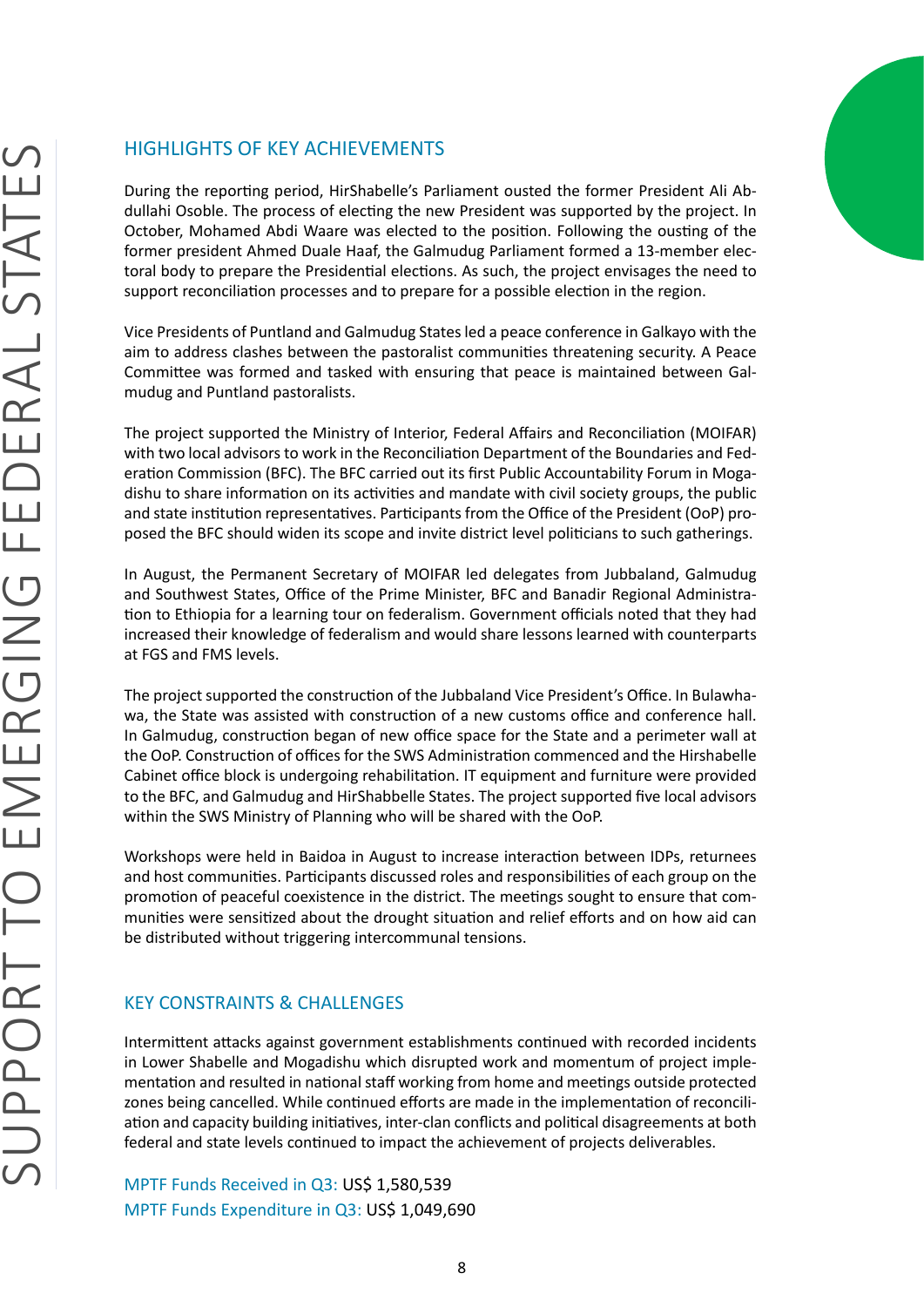<span id="page-8-0"></span>During the reporting period, the project supported Ministry of Constitutional Affairs' (MoCA) work with international and national experts based in Mogadishu and embedded in the national institutions. These experts continued providing regular technical advice, developed technical documents, participating in the consultations on the constitutional review process. National Technical consultants supported MoCA in coordinating with Federal Member States, CSOs and other key players in coming to a common understanding on the constitution review process. A draft media strategy was prepared focusing on engagement of citizens, CSOs, community leaders on the constitutional review process which will help MoCA to prepare for the planned national convention in October 2017 to launch the constitution review process. MoCA conducted visits to FMS (Kismayo, Aadado, Baidoa, and Garowe) to meet state leaders and regional MoCAs to ensure the support and participation of all key players and stakeholders in the constitutional review process at the planned National Convention.

In September, MoCA hosted a forum in Mogadishu with stakeholders at FGS and FMS levels. There was agreement of the need to conduct regular consultations with FMS MoCAs and Banadir Regional Administration on a draft Policy Framework, Community Outreach and Public Consultation plan. MoCA discussed the draft road map for the constitution review process with Independent Constitutional Review and Implementation Commission (ICRIC) and Parliamentary Oversight Committee. Following agreement on the road map, an MoU is expected to be signed to begin the constitution review process.

UNDP engaged a specialized company Baker Tilly and Merali's (BTM) to undertake micro capacity assessments of national counterparts. This exercise was successfully completed for all the Federal and FMS MoCAs and issued recommendations to develop capacity building plans for these institutions.

The project continued to provide regular operational support, mainly internet connectivity to ensure the proper communication and functioning of MoCA, other communication costs, travel and other logistical support for MoCA missions to FMS.

### KEY CONSTRAINTS & CHALLENGES

Some regional administrations have already started the process of developing their state constitutions, posing challenges in harmonizing with the Federal Constitution. In the absence of funding and a political agreement amongst the stakeholders, there will be a risk of delay in progressing the constitution review process and adoption of the legal framework for holding universal elections in 2020/2021. It is critical, that the donor community is engaged to respond positively to the appeal by Government to support the constitution review process.

MPTF Funds Received in Q3: US\$ 0 MPTF Funds Expenditure in Q3: US\$ 0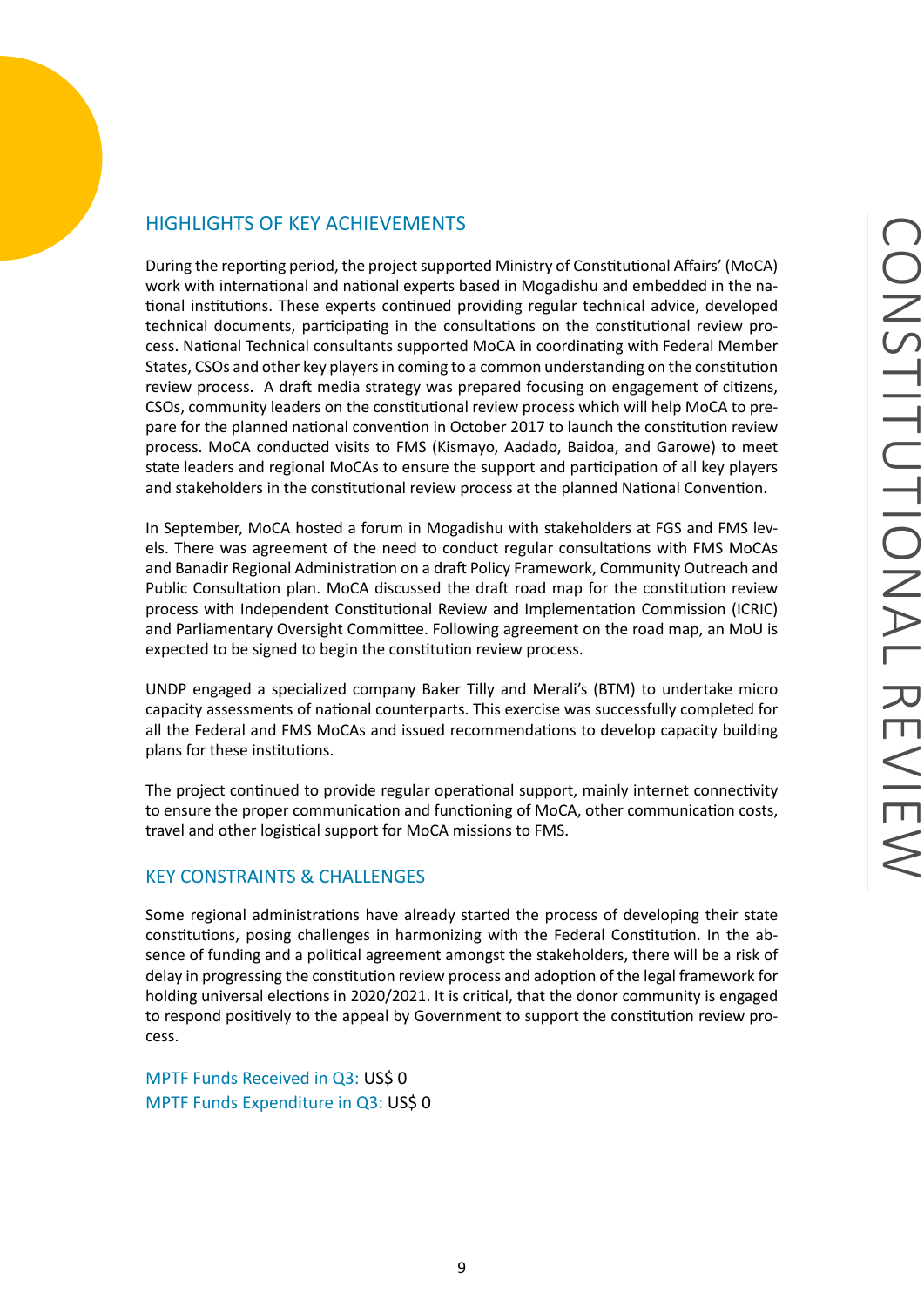<span id="page-9-0"></span>The two Houses of National Federal Parliament passed a draft bill on National Telecommunications to establish the legal, regulatory and institutional frameworks for the telecoms sector. Other draft bills tabled to the House of the People (HoP) include: Anti-Corruption Bill; Media Bill; Water Bill; Public Financial Management Bill; Counter Terrorism Bill; Weapons Control Bill; Education Bill; National Statistics Bureau Bill; Closing of Government Accounts of 2015 and Government Budget of 2017.

Puntland House of Representatives (HoR) approved six bills in September, the Protection and Management of Environment; Health Care Professional Bill; Refugee Bill; Establishment of Diaspora Agency; Farmland Administration and Management, and Amendment of Puntland Political Parties Legislation. Puntland Parliament has been using the services of a national legal advisor tasked to provide legal advice to the MPs.

Construction of the secretariat buildings for Southwest and Galmudug State Assemblies was completed and construction of a security screening room to improve the security of the office of Upper House of the NFP. The project continued to provide regular operational support to all parliaments through provision of internet connectivity.

UNDP engaged a specialized audit company, Baker Tilly and Merali's to conduct micro capacity assessments for all parliaments in Somalia. The NFP (Upper House) and Galmudug HoR are scheduled to be assessed in 2018. Four verification exercises were conducted to independently assess support provided to the NFP, HoR and House of Elders in Somaliland, HoR South West and HoR Jubbaland. The results of the monitoring exercise indicated significant functional improvements achieved through the project support to these parliaments.

The project conducted a 2-day joint consultative meeting in August, that brought together the NFP and State Assemblies of Galmudug, Hirshabelle, Jubbaland, Puntland and South West States. The primary objective of the consultation was to discuss federalism, bicameralism and support needed to strengthen coordination and cooperation between legislative institutions.

Thirty-five MPs and Senators from Federal and State parliaments attended five-day "Transformative Leadership for Results" training in Uganda with the aim of enhancing their leadership skills to transform Somali organizations and institutions and to promote gender responsive legal and policy reforms. During the training, it was agreed that MPs would return to their respective parliaments for revision of policies and legislation for the improvement of women and girls' lives in Somalia.

### KEY CONSTRAINTS & CHALLENGES

The project has a funding gap of \$1.4m until the end of 2017 impacting implementation of all project board approved activities in the 2017 annual workplan. Security remains a challenge both to the project and all parliaments. The outstanding mitigation measures are the construction and upgrade of security measures for parliaments and assemblies.

MPTF Funds Received in Q3: US\$ 881,892 MPTF Funds Expenditure in Q3: US\$ 945,810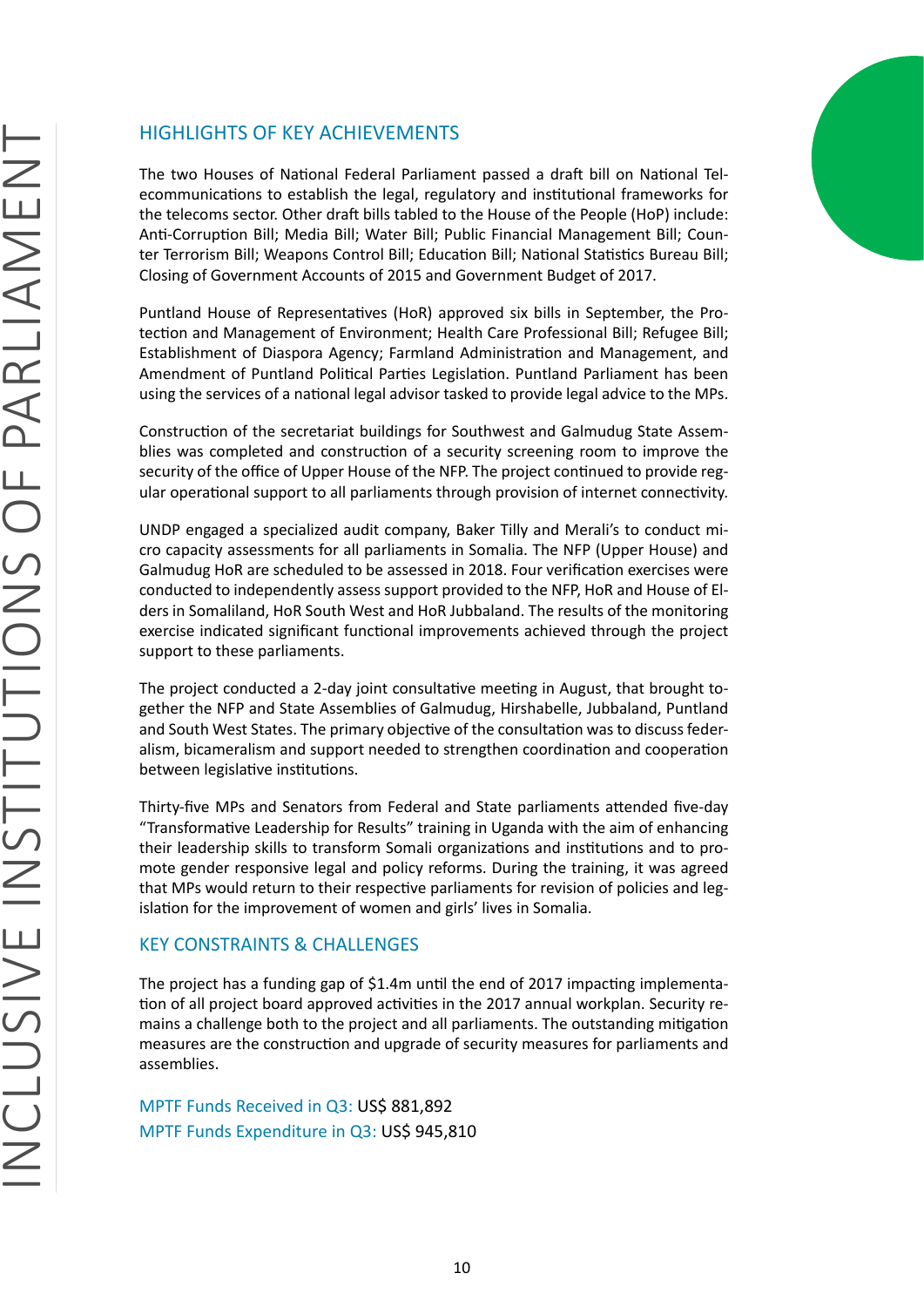<span id="page-10-0"></span>In September, the National Independent Electoral Commission (NIEC) launched the temporary registration process of political parties. The NIEC also initiated a Voter Registration Feasibility Study to examine the introduction of a voter registration system for Somalia in preparation for universal elections. The NIEC also convened a coordination meeting with donor partners and international electoral assistance providers to present the details and budget of its five-year strategic plan for preparations for universal elections. The project supported the NIEC in undertaking field missions to Jubbaland, South-West and Hirshabelle to engage with State leaders and civil society to discuss its mandate and present its five-year plan and preparations for elections.

In August, the NIEC was accepted as a formal member of the Association of the World Election Bodies. The NIEC, also a member of the Arab Electoral Management Bodies Organization since 2016, intends to capitalize on the electoral experience and knowledge of these international institutions. In July, supported by the project and in partnership with the Arab EMBs Organization and UNDP Regional Hub for Arab States, the NIEC hosted a three-day international workshop in Nairobi, Kenya on political party registration with representatives from different African and Arab EMBs. In August, members of the NIEC visited Rwanda and Kenya and met with counterparts and observed preparations for elections in the respective countries.

The project supported the NIEC with the undertaking of a polling and counting training session in July for secretariat staff for the conduct of by-elections and in preparation of general elections. In August, the Registrar of Political Parties convened a working session for NIEC staff to review all draft forms for registration of political parties. In late September and early October, the project supported a ten-day NIEC management implementation workshop, aimed at streamlining the NIEC's organizational structure.

In August, the Ministry of Interior and Federal Affairs and Reconciliation (MOIFAR) organized a coordination session with the aim of strengthening coordination within the FGS on drafting of the Electoral Law, in particular on the eventual choice of the electoral system of representation. It was agreed that MoIFAR, in collaboration with partner institutions, will develop a plan to fully assess different electoral systems and provide recommendations on the suitable options for Somalia.

### KEY CONSTRAINTS & CHALLENGES

After the completion of last year's electoral process, the scope of the programme is currently under revision, focusing on supporting Somalia with the preparations for universal elections. The programme has developed a draft project document for 2018 aligned with the NIEC's Strategic Plan. The revised document envisages a multipleyear horizon looking towards universal elections, yet, with a first set of building blocks and milestones built-in for 2018 as to measure progress, and revise activities if required.

**MPTF Funds Received in Q3: US\$ 0 MPTF Funds Expenditure in Q3:** US\$ 1,234,015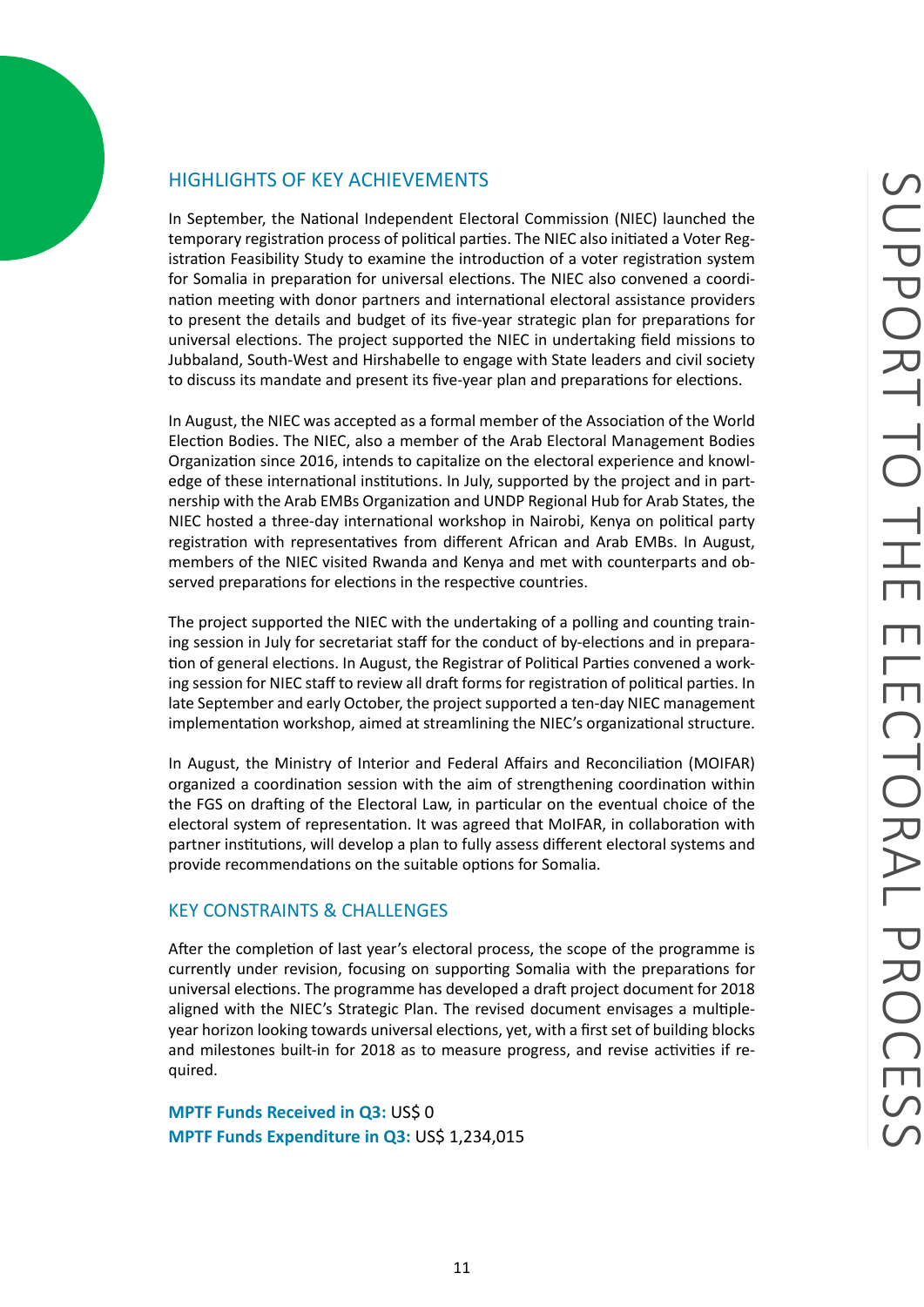<span id="page-11-0"></span>During the reporting period, the project supported a workshop for 38 participants from women's networks in Somaliland to engage the Kulmiye Party's Presidential candidate on the 30% gender quota. The networks urged the candidate to include more women in his administration should he win. The candidate promised to appoint more women as per the agreed 30% gender quota.

Similarly, Quota Task Force members, led by Nagaad Network and the Somaliland Ministry of Labour & Social Affairs (MOLSA), held a monthly meeting which provided a platform for strategizing on engaging and sensitizing MPs, Cabinet, Political Parties, traditional and religious leaders on the adoption of 25% women's quota in parliament, senior leadership positions, electoral management bodies and political parties. The Quota Task Force members agreed to continue high-level advocacy efforts on the inclusion of the women's quota in the new Somaliland parliamentary elections law. Following lobbying and advocacy undertaken by the Quota task force, three political parties added 30% women's quota to their manifestos.

With project support, MoLSA organized four advocacy meetings on enhancement of women's political participation and representation in political and public life with traditional leaders, political parties' leadership and women in Somaliland.

In August, the project in collaboration with Nagaad Network conducted a national women's conference which was attended by the First Lady of Somaliland. One hundred and five women leaders from different political backgrounds attended to discuss challenges related to women's political participation. Participants emphasized the need for women party members to have networks to promote an enabling environment for women's political participation. The project also enhanced capacity of 75 women political aspirants from political parties on leadership, political campaigning and public speaking in Las'anod, Burao and Berbera.

After the unprecedented increase of women's representation in National Federal Parliament, the Programme facilitated two forums (Mogadishu in July and Nairobi in September) on women's political participation and lesson learnt from 2016 elections. The forums focused on assessing the gender dynamics of the 2016 elections and challenges faced by women as candidates, voters and observers, and opportunities for the 2020 elections. The forums set out concrete recommendation to strengthen the women's political participation agenda for the 2020 elections.

### KEY CONSTRAINTS & CHALLENGES

During this quarter, the much-awaited national consultative convention of the constitutional review process was again delayed which affected the commencement of planned advocacy and community awareness interventions. In Puntland, all cabinet members were dismissed in no-confidence vote by Puntland House of Representatives. The appointment of a new Minister of Women, Development & Family Affairs resulted in a six-week transition period before she resumed her official duties thereby slowing project delivery.

MPTF Funds Received in Q3: US\$ 0 MPTF Funds Expenditure in Q3: US\$ 321,241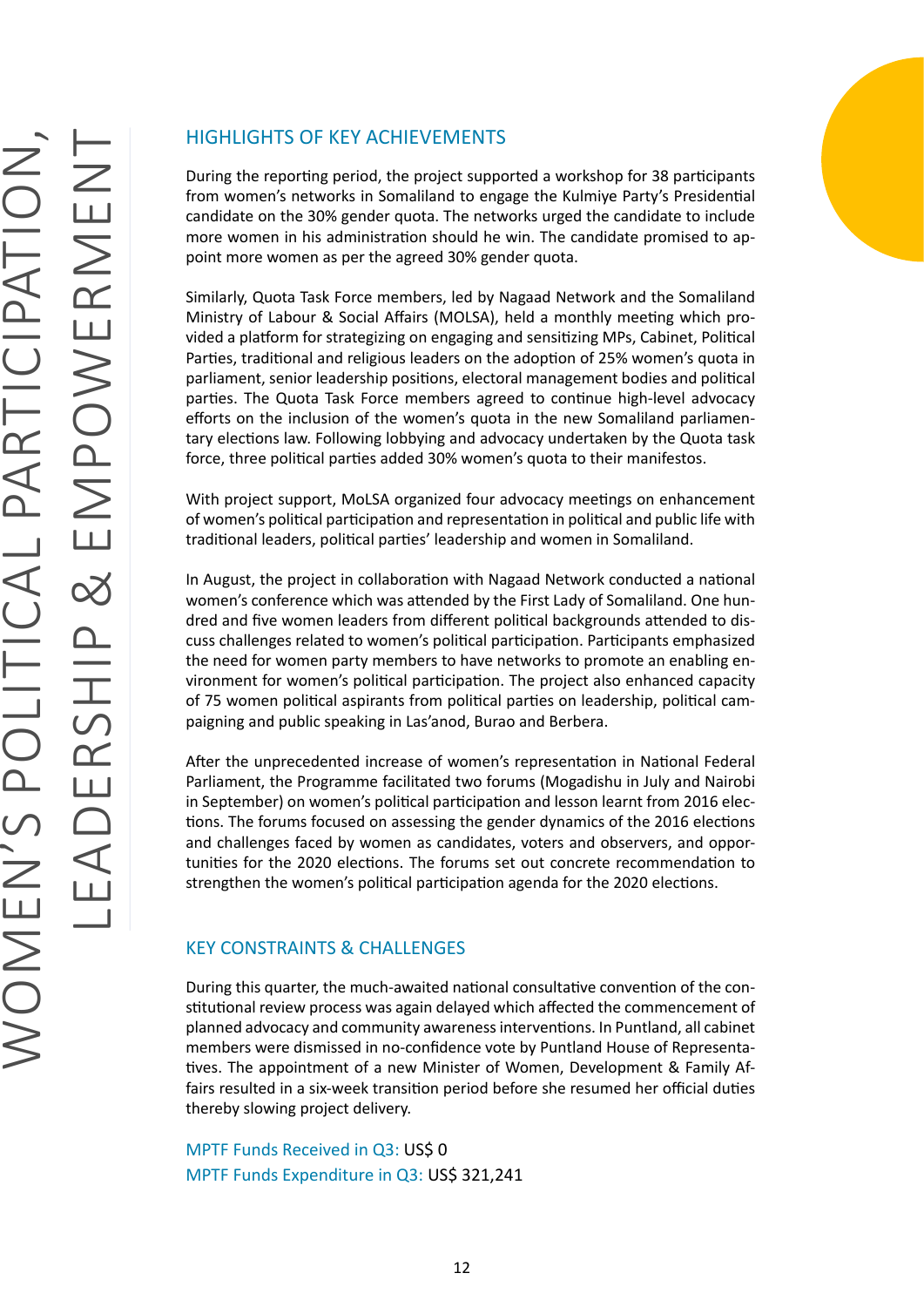<span id="page-12-0"></span>At Federal level, the Programme successfully facilitated the first session of the two-month long judicial training programme for 119 Federal judicial personnel. This is an important achievement and a key milestone in establishing a unified and standardized legal training for the judicial personnel in the country.

In September, the Federal Ministry of Justice held a three-day strategic planning workshop/ retreat with the Chief Justice, Attorney General, Commissioner of Custodial Corps and representatives from the FMS to outline justice sector priorities for the next three years. The following day, the Rule of Law Working Group Pillar meeting took place during which the FGS, FMS, donors and CSOs discussed the justice and corrections model and the justice sector strategic plan. The Working Group, which was organized with support from the Programme in close collaboration with the FGS, was an opportunity to collectively discuss the progress of the justice and corrections model and increase collaboration between FMS and FGS.

Somaliland finalized and launched the new 2017-2021 National Development Plan in a step towards achieving long-term development aspirations stated in the Somaliland National Vision 2030. The NDP provides the justice sector with directions and goals and will support Somaliland in advocating for more funds for justice services.

Following agreement between political leaders and the National Security Council on the Security Sector Architecture in April 2017, a strategic level, three-day police conference was successfully concluded between in September with all police commissioners. Participants agreed on implementing Security Sector Architecture through the establishment of a Joint Technical Committee, which will work on police plans as outlined in the internal security strategy.

The first Police oversight and accountability coordination meetings were held with the participation of the Parliamentary Committees on Security and Human Rights, members of the judiciary, Auditor General's Office, the Ministry of Interior & National Security and Somali Police participated. These meetings were the first step in discussions for establishing both internal and external Somali Police oversight mechanisms.

### KEY CONSTRAINTS & CHALLENGES

At federal level, the capacity of the national counterparts to implement development programmes is limited, particularly in FMS. Instability in Galmadug and Hishabelle and absence of Southwest State's Minister of Justice has negatively affected the initiation of activities. In Puntland, the cabinet reshuffle and temporary suspension of the police commissioner's responsibilities caused the delays in implementation. Despite efforts to convince the training directorates of the member states to include equal numbers of male and female participants in trainings, difficulties remain since about 90% of prosecutors and police in each state are male.

Due to the nature and sensitivity of the Baidoa Rehabilitation pilot project, locating prisoner's relatives proved to be difficult. Planned activities on community based protection work has not been implemented due to reduced funding. The interference of the traditional elders in rape cases to resolve and settle outside the court is a key challenge hampering women's access to the formal justice system.

MPTF Funds Received in Q3: US\$ 211,375 MPTF Funds Expenditure in Q3: US\$ 2,367,317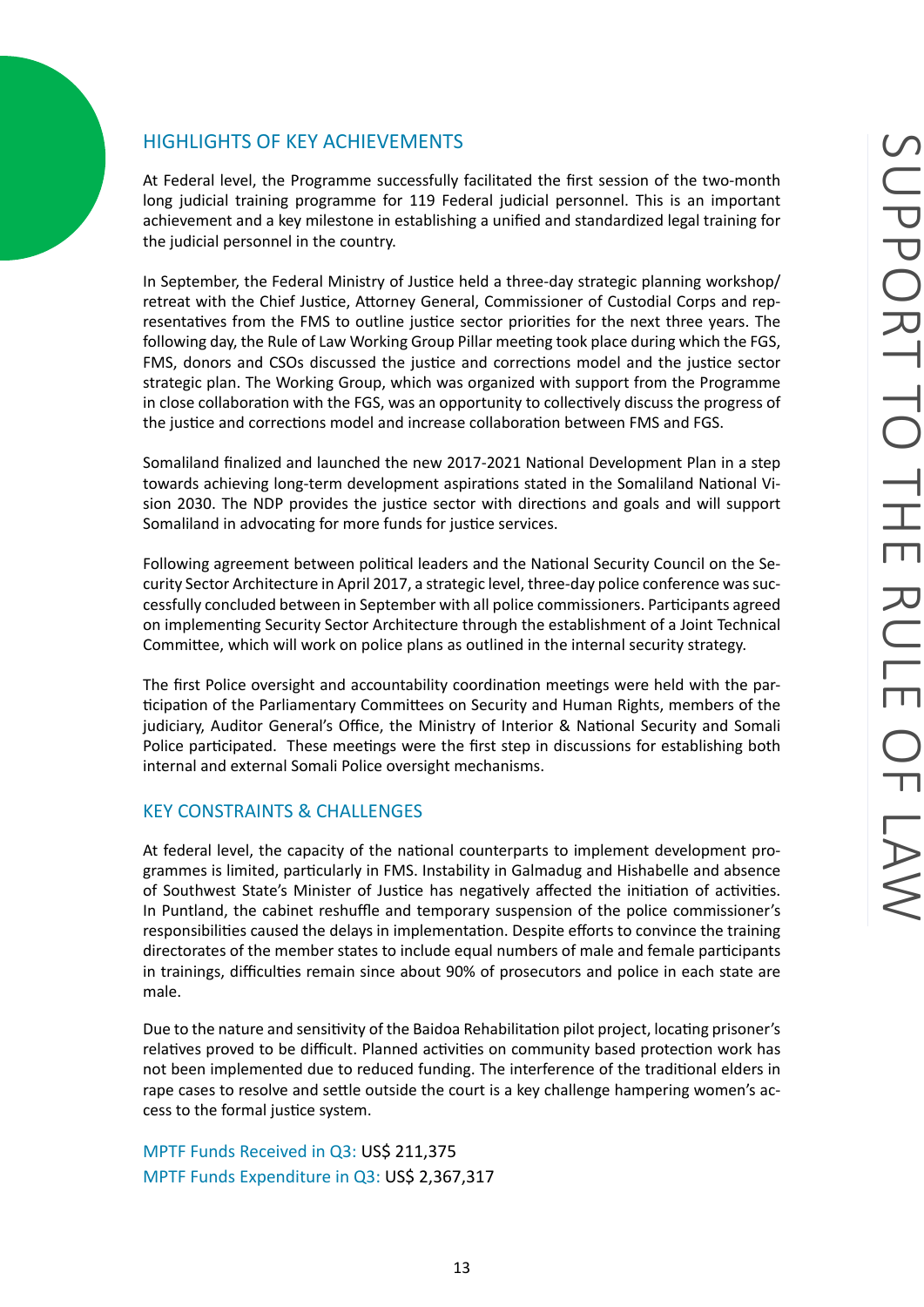<span id="page-13-0"></span>Construction of fish-processing facilities in five IDP camps in Bosasso created temporary employment for 150 youth. In Puntland, 150 youth (30 during the reporting period) are receiving financial support and grants for tool kits for the dried fish sector. FAO trained eight IDP youth in Bosasso on fish processing and another four in fishing and on-board fish handling. FAO also supported fish consumption campaigns which built market linkages in Armo, Qardho and Ufeyn towns. A Nairobi based vendor is being provided 20kgs of dried fish every six weeks to test market prospects for the Somali dried fish and has indicated good prospects. To ensure the IDPs gain from the venture, beneficiaries are developing businesses with the help of FAO in Bosasso. At the end of August, lift net fishing platforms in Berbera and Bosasso were 95% complete.

FAO supported 2,000 youth farmers and agropastoralists in appropriate basic farming and post-harvest management tools and introduced post-harvest value addition and product development technologies.

ILO successfully engaged private sector companies in the Somalia Working Skills Programme and MoUs are ready with 24 stakeholders, including vocational training centers, ministries, local consultancy companies and businesses interested in participating in the pilot training scheme. ILO also conducted labor surveys for major industries in Mogadishu to understand challenges faced in particular sectors, opportunities, and potential to employ young Somalis.

In Baidoa, UNIDO's activities focused on procurement of training equipment and toolkits, rehabilitation assessments for training halls, recruitment of an operational assistant, and discussions with local ministerial counterparts and stakeholders. UN-Habitat finalized an Agreement of Cooperation with Banadir Regional Administration with Shaqeyso III training commencing in September. 150 youth will participate in the next cohort of training. 180 youth are commencing the life skills training, vocational training and community work in Kismayo where UN-Habitat is in discussion with the authorities on the provision of land for the construction of a One Stop Youth Centre.

Under cash-for-work interventions in three villages in Ainabo, Somaliland, water catchments were built/rehabilitated benefitting 306 drought affected residents. Following completion, 62 individuals were also trained on water use and management in the villages. In Baidoa, 984 short-term jobs were provided in garbage collection in IDP camps. Registration of 1,000 youth for cash-for-work activities for the management and utilization of Prosopis Julifora trees in Berbera and Owdweyne was completed.

### KEY CONSTRAINTS & CHALLENGES

The social rehabilitation and community productive infrastructure activities were expected to start in September but will now begin in Q4. Procurement of fishing equipment faced challenges as suppliers were unable to meet required technical specifications. FAO faced challenges in the registration of beneficiaries in its rural cash-for-work programme in Burco District in Somaliland. A field mission is being arranged with the Ministry of Labour and Social Affairs, FAO and local authorities to find a solution.

MPTF Funds Received in Q3: US\$ 0 MPTF Funds Expenditure in Q3: US\$ 3,221,740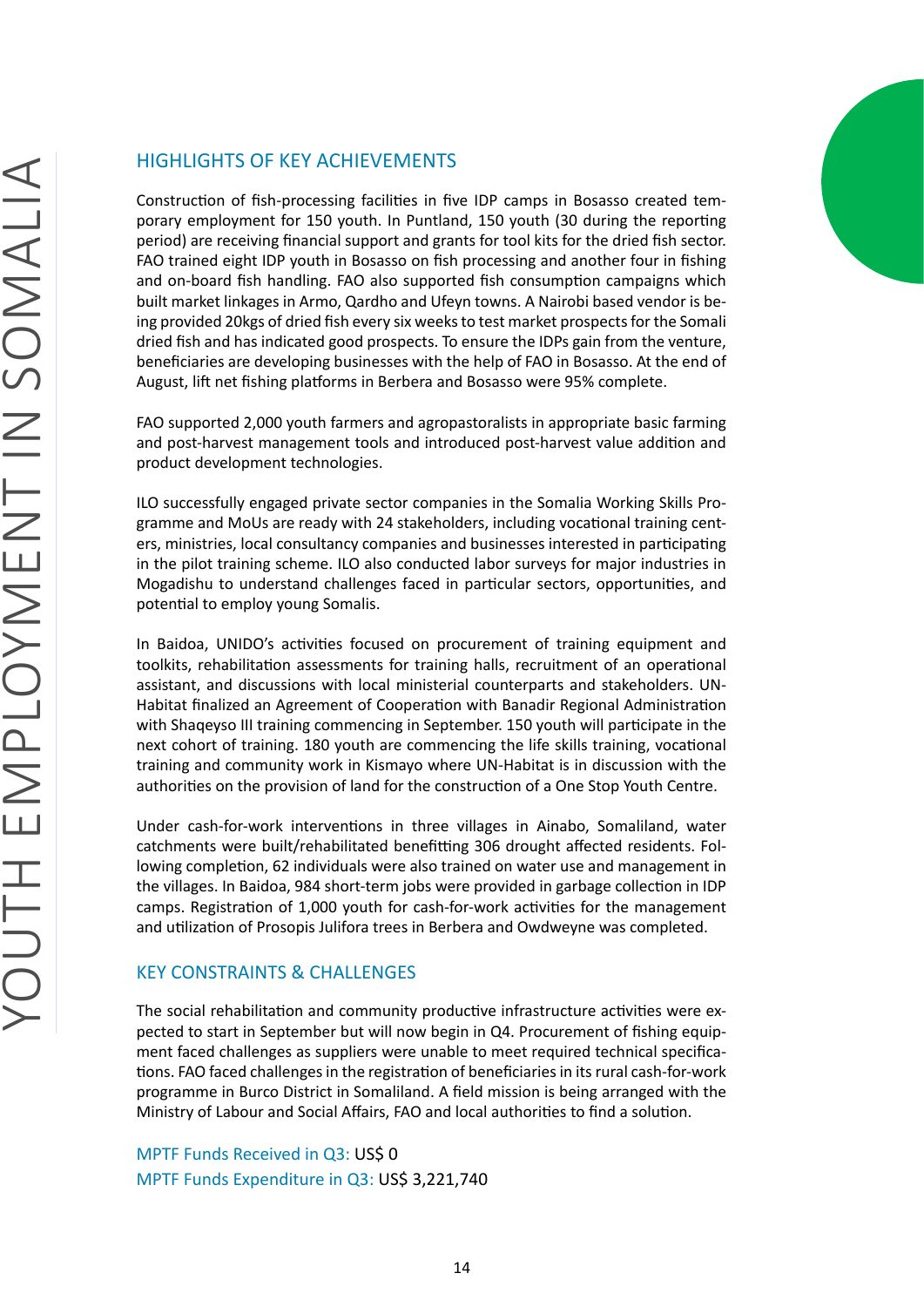<span id="page-14-0"></span>The second Programme Steering Committee (PSC) took place in September where progress of planned activities, key challenges and issues were presented for decision. Additional funds of \$551,000 were received from Sweden while further resource mobilization efforts are underway with the African Development Bank.

FAO conducted remote sensing activities between Dinsoor to Kuntawareey from the north of South West State to Badhaadhe to the south of Jubbaland State. Overall analysis showed mass deforestation and an increase in charcoal production sites with an estimate loss of one tree every minute.

Unsustainable Production, Use and Trade of Charcoal were highlighted at regional forums by UNEP and its annual report featured charcoal as a root cause of environmental degradation and insecurity in Somalia. Preparation of a draft national and regional policy on the charcoal trade and use in Somalia was also completed by UNEP in July.

The selection of the monitoring team by the Jubbaland Ministry of Environment and Tourism was completed who will be engaged in the baseline assessments and selection of beneficiaries for the alternative livelihoods under the project.

### KEY CONSTRAINTS & CHALLENGES

There have been notable delays in holding the second PSC due to cancellation by the Federal Ministry for Livestock, Forest and Range which has significantly slowed implementation. Plans to hold an International Conference on Charcoal Reduction did not materialize due to a diplomatic stand-off among Gulf Cooperation Council members. The PSC recommended Nairobi, Kenya as an alternative venue for hosting the conference which is scheduled for January 2018.

Current political tensions between FGS and FMS is foreseen to undermine efforts on awareness raising and establishment of national and regional policies/ legal frameworks on charcoal reduction.

MPTF Funds Received in Q3: US\$ 0 MPTF Funds Expenditure in Q3: US\$ 283,442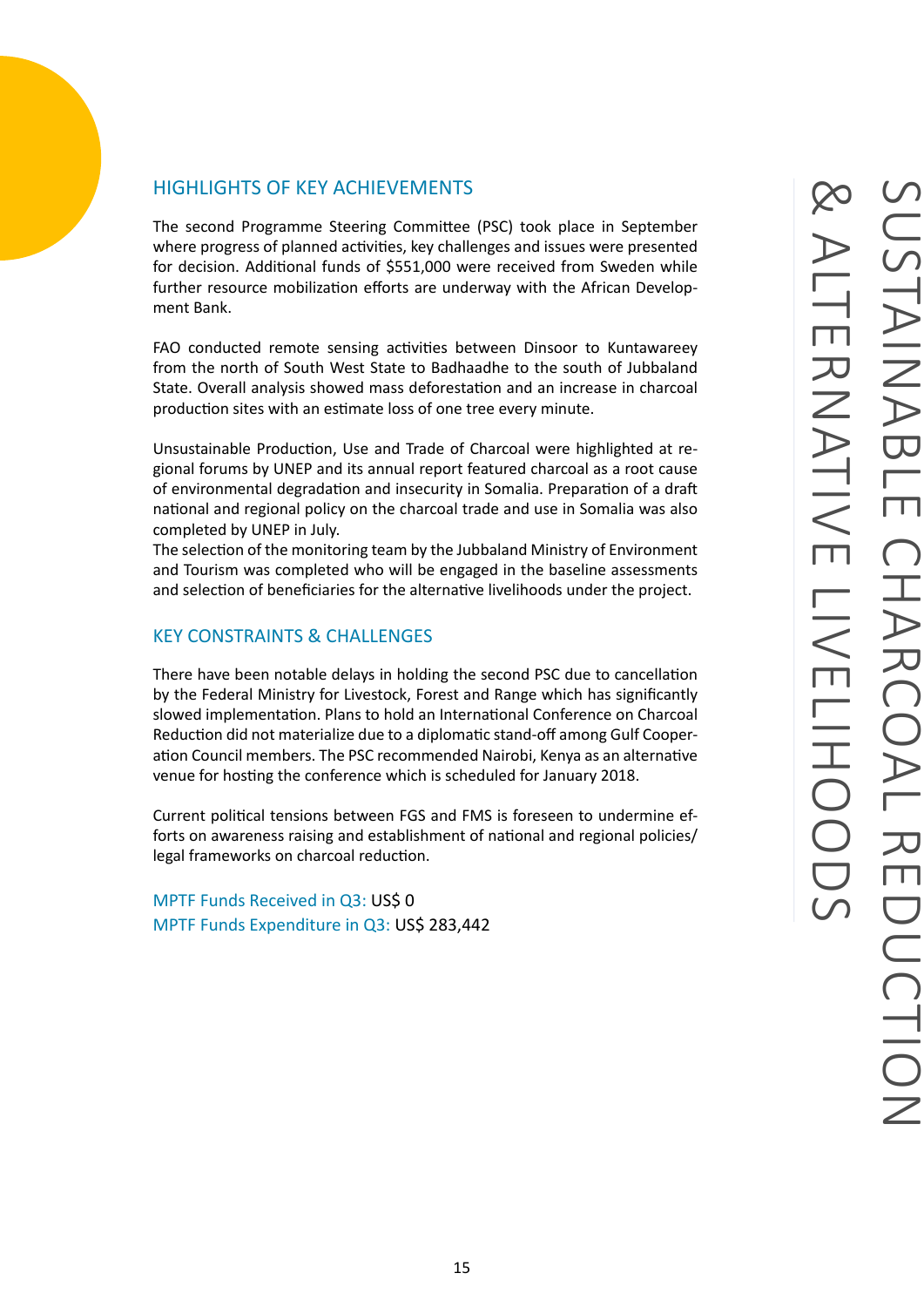<span id="page-15-0"></span>During the reporting period, sub-projects for the construction of the Kismayo Regional and District Court House and installation of solar streetlights in Banadir were launched and have made a significant progress. The Project Implementation Unit (PIU) team visited Kismayo to launch the sub-project accompanied by state Minister of Finance (MoF) and two MPs representing Jubbaland at the Federal parliament. The Kismayo sub-project had a completion status of 50% and the Banadir sub-project was certified as 35% completed by the end of the reporting period. Both projects are expected to be completed in Q4.

Significant progress has been made on the phase II sub-projects. Invitations to bid for construction of Administration Office and court room in Bandiiradley (Galmudug, Mudug Region) and construction of Administration Office in North Galkac'yo (Puntland, Mudug Region) sub-projects were advertised. In total, 19 bids were received, 11 for Bandiiradley and 8 North Galkac'yo. PIU facilitated a pre-bid meeting for both sub-projects for all interested parties and the bid evaluation committee for the project carried out technical and financial evaluations. Two of the 11 bids received for Bandiiradley were technically qualified while there were no responsive bids in North Galkac'yo. The invitation to bid for North Galkac'yo was re-advertised.

In September, the UN facilitated a training workshop for Ministry of Finance Procurement Department and PIU bid evaluation committee to discuss bid evaluations and contractual management, integrity risks involved in public procurement, and lessons learned from phase I. During the mid-term review, issues related to procurement efficiency and project and contract management and monitoring were addressed. In addition, the PIU procurement specialist undertook a three-day training in Nairobi on strategies to expedite preparation of bids, evaluations and the World Bank online system for procurement activities.

In September, the Programme Steering Committee held its third meeting since to discuss the progress and challenges in phase I & II sub- projects and approve key items such as PIU operational budget, drought response target location and no cost extension of UN and World Bank grants. The Steering committee acknowledged PIU achievements in the implementation of the projects.

### KEY CONSTRAINTS & CHALLENGES

The Kismayo sub-project was halted following a directive from the Jubbaland revenue authority requesting the contractor to pay tax on the contractual amount of the project. This occurred due to the lack of a fiscal and revenue agreement between FMS and the Federal government. This was resolved by the FGS MoF and Jubbaland state. As noted above, there were no responsive bids in North Galkac'yo requiring the re-advertisement of the bidding invitation.

MPTF Funds Received in Q3: US\$ 0 MPTF Funds Expenditure in Q3: US\$ 305,080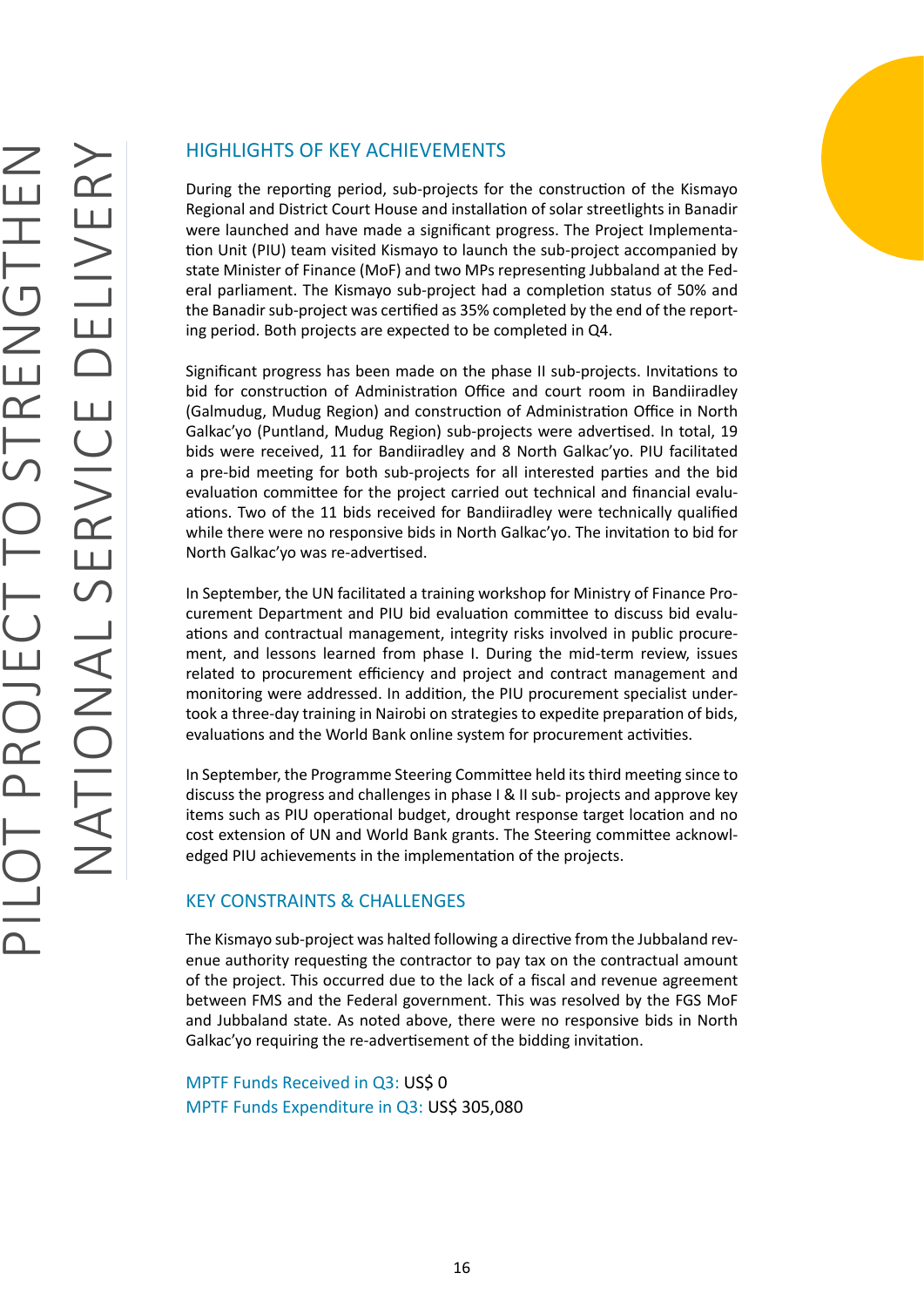<span id="page-16-0"></span>Jubbaland State launched its Local Government Law and the District Councils formation process, which followed a similar process in South West State. Galmudug and Hirshabbele States started legal consultations for drafting Local Government laws in collaboration with the Ministry of Interior and Federal Affairs and Reconciliation (MoIFAR) and other FMSs.

Five Decentralization Dialogue forums were conducted in Galmudug, Hirshabele, South West and Jubbaland states which focused on improving awareness among the government officials and civil society on the role of local government and civil society in service delivery and peace-building. In September, a high-level delegation of Ministries of Interior (MoI) for Galmudug, Hirshabelle, South West, Jubbaland, Banadir Regional Administration and the Federal Parliament visited Puntland to learn about local governance tools. A high-profile delegation from FMSs visited Uganda Management Institute in July to learn about its training programme, delivery and quality assurance mechanisms, management and operational systems, performance of training centers and the role and function of the Governing Board. As result of the mission, a MoU between two institutions is under preparation.

KAAH Relief and Development pursued their civic education activities in Kismayo and Garbaharey districts this quarter on civic rights, local government responsibilities for service delivery and citizens' obligations to participate in their own development. With support from Intermedia Development Consultants (IDC), the programme supported a series of consultations with authorities in SWS and Puntland on their civic education strategies.

Following the agreement between the MoI Somaliland and the Office of Solicitor General on a comprehensive review of the legislation vis-à-vis the Decentralization Policy, a Terms of Reference to guide review processes has been drafted. The Puntland MoI has contracted a consultant to review state legislation regarding the Decentralization Policy and local governance. Officials from the Somaliland Ministries of Education (MoE) and Health (MoH) conducted joint monitoring missions of JPLGsupported decentralized health and education services in Berbera, Boroma and Burao, together with their regional teams and district officials.

Following the identification of SDM priorities for Bosasso, Gardo, Garowe and Galkacyo in early June, MoE, MoH and JPLG supported an assessment of the rehabilitation and maintenance needs of selected education and health facilities. A total of 15 schools will receive rehabilitation, equipment and support for running costs and outreach activities. 18 health centers will receive similar support in the four districts.

### KEY CONSTRAINTS & CHALLENGES

Reshuffles and political transitions impacted project implementation. Access remained one of the key challenges in both Adaado and Garbaharey due to the security concerns. Delays in finalizing JPLG III poses a challenge for the continuity of the programme. In Puntland, there were delays in the roll-out of the SDM activities due to districts' low engineering capacity and efficiency in preparing detailed budgets and Bills of Quantities. The delay in the disbursement of the LDF funds has delayed the commencement of the implementation of the LDF projects.

MPTF Funds Received in Q3: US\$ 3,877,015 MPTF Funds Expenditure in Q3: US\$ 4,254,735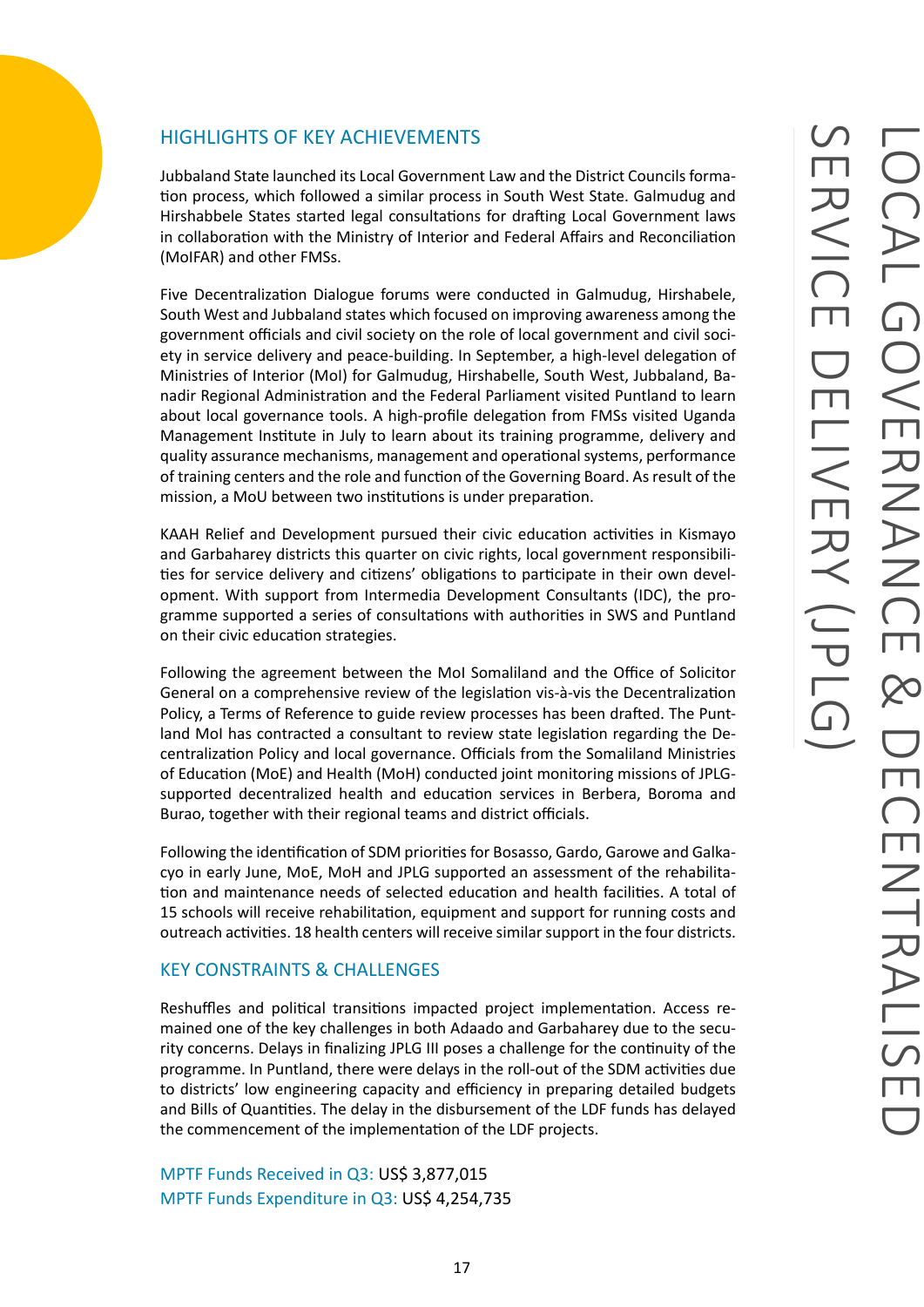<span id="page-17-0"></span>During the reporting period, the project continued to support the FGS and Puntland governments with dedicated staff for institutions in the implementation of the NDP. A project supported local advisor in the National Civil Service Commission (NCSC) was involved in drafting a document "Factors Affecting Public Sector Gender Integration in Somalia" which was finalized in September. The local advisor at the Ministry of Interior and Federal Affairs (MOIFA) developed two key documents: Financial and Cash Policies Procedures Guide as well as the Procurement and Logistics Policies Guide. In Puntland, local advisors at the Ministry of Planning and International Cooperation (MOPIC) provided support to administration and finance, communication, monitoring and evaluation, planning as well as aid management. The project also provided salary support for 21 staff members/local advisors in the Aid Coordination Unit.

Work on the Civil Service Law #11 resumed with a project supported international consultant working on recommendations on the law received from the Cabinet. The Puntland Civil Service Commission carried out trainings on data protection, data analysis, ICT policy framework and on the Data Policy Implementation Strategy. The project also finalized an agreement with the Office of the Prime Minister on communications, production of a good governance guide and other related matters.

The project supported the Puntland Good Governance and Anti-Corruption Bureau (PG-GAB) to carry out a South-South cooperation study tour in Rwanda hosted by the Rwanda Ombudsman which improved professional and strategic relations and bilateral cooperation with Rwanda anti-corruption institutions. The PGGAB drafted and finalized three key documents namely: The Service Delivery Charter for Puntland, a Public Complaints Mechanism as well as a Good Governance and Advocacy Strategy document. The PGGAB continued with the implementation of its Three Year Strategic Plan with support of one local advisor and one graduate intern.

With the Gender Mainstreaming Toolkit finalized in the first quarter, the Puntland Ministry of Women Development and Family Affairs (MOWDAFA) continued with the dissemination of information to wider sections of Puntland's key populations. MOWDAFA dispatched two teams to observe activities in Puntland's six regions on how far gender mainstreaming was being incorporated into government programmes.

An international consultant supported by the project worked with the MOPIED Directorate of Monitoring and Evaluation to develop a new draft Monitoring and Evaluation policy. The M&E Framework was adopted by the National Development Council in September. On 24 July, the ACU successfully convened the first NDP Pillar Working Group in support of the implementation of the National Development Plan.

### KEY CONSTRAINTS & CHALLENGES

While several draft policy documents and legislation have been proposed to the FGS and Puntland government Ministries, there has been limited success in translating these documents into official government documents. The change of government following elections led to a high staff turnover in most ministries. Several institutions working with the project have seen sweeping changes of staff leading to delays in project implementation.

MPTF Funds Received in Q3: US\$ 0 MPTF Funds Expenditure in Q3: US\$ 1,774,448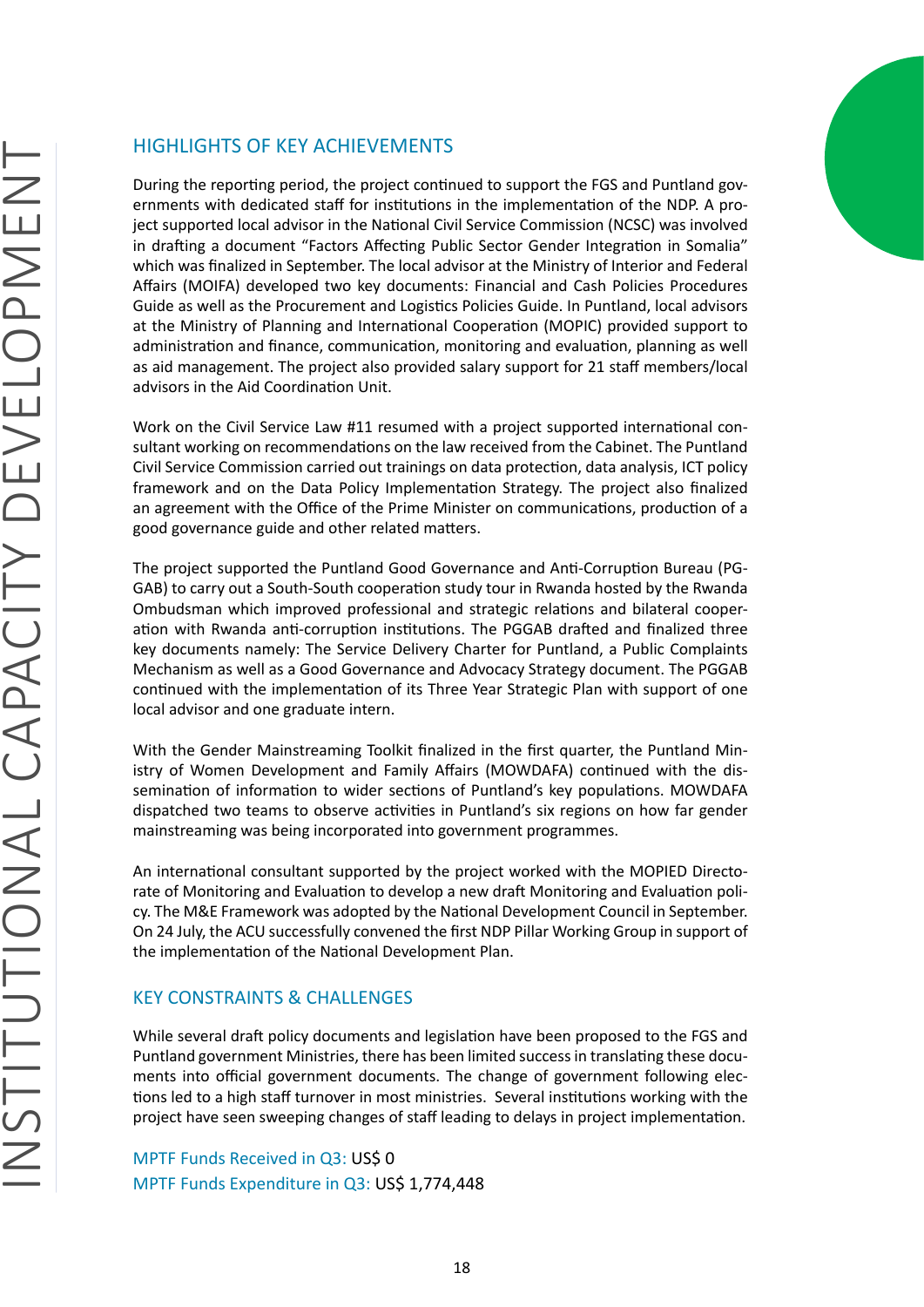<span id="page-18-0"></span>During the reporting period, 526 Persons of Concern have been enrolled in institutions in Nairobi and Dadaab Refugee Camp to undertake skills development and livelihood courses. In addition, 77 peace ambassadors have been trained in peace building and conflict resolution and are participating in democratic governance and reconciliation processes.

A total of 1,863 children have been supported in 14 target schools through distribution of teaching and learning materials, construction of Teaching and Learning Spaces, emergency school cash grants, procurement of furniture and monthly campaigns on hygiene promotion, including prevention of acute watery diarrhea/cholera.

Sixty teachers were trained on delivering child-centered pedagogy, gender awareness and psychosocial support. Fourteen child-to-child clubs have been established and teachers have received training on child-led advocacy and peer-to-peer learning approaches which benefitted 349 children, including 56 returnees from Kenya. Through the project, 36 children (above 15), have benefited from skill training activities and 20 children below the age of 15 were supported to access formal education. Mobilization and awareness creation sessions on the reintegration of returnee children reached 993 beneficiaries.

In July, IOM carried out a five-day community consultation in Baidoa involving analysis of drivers of conflict and displacement, hazard mapping, community capacity assessment, and identification and prioritization of community based projects. A Community Action Plan (CAP) was developed as a result.

FAO has contracted local NGOs through to implement the agricultural input activities targeting 160 returnee-farming households. Implementing partners who will distribute productive animals to the households have also been identified. Some 25 local traders from Baidoa district were selected to distribute agricultural inputs to targeted beneficiaries. Procurement of 1,600 productive goats is ongoing and the animals are expected to be delivered during the first week of November. UNHCR identified 60 youth for vocational skills training (42 returnees & 18 host community) which began in September. The infrastructure cash-for-work under ILO's component was launched in August and construction of 300m of tarmac road commenced providing 62 short term jobs.

### KEY CONSTRAINTS & CHALLENGES

Peacebuilding Fund monitoring visits due to take place in Somalia and Kenya were postponed until November. There has been low turnout of candidates for registration at vocational skills training centers (Kenya) due to long distances needing to be travelled to the centers. One of the project's target schools has closed as an INGO opened a nearby school and recruited teachers from the project supported school.

MPTF Funds Received in Q3: US\$ 0 MPTF Funds Expenditure in Q3: US\$ 354,701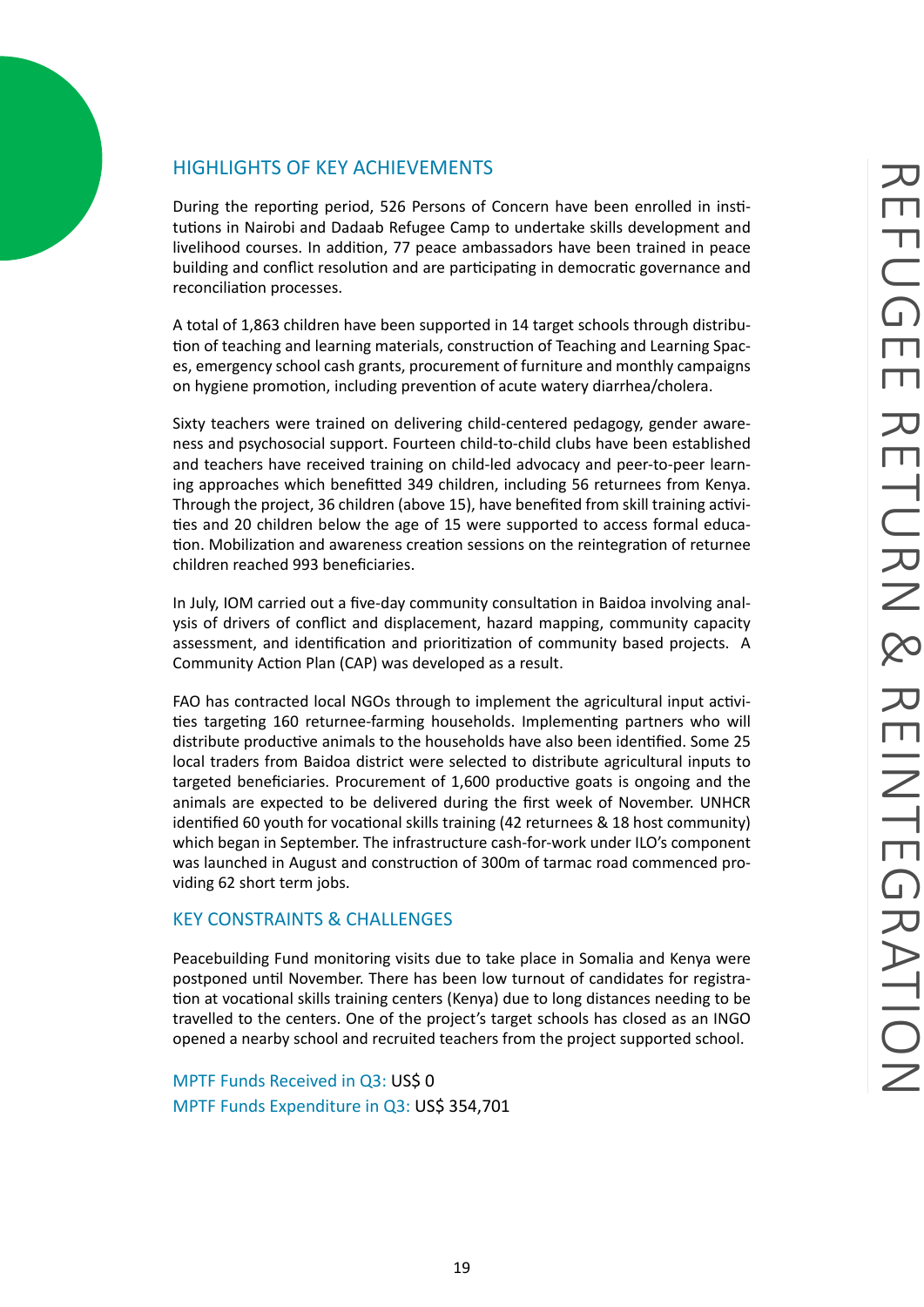

<span id="page-19-0"></span>During the reporting period, the Midnimo project increased capacity of local authorities and government line ministry focal persons in South West State and Jubbaland State by training them to be part of Core Facilitation Teams (CFT). The CFTs successfully conducted a five-day community consultation in Baidoa and Kismayo districts in July. The Baidoa and Kismayo Community Action Plans (CAPs) reflecting community identified priorities were endorsed by the local authorities. Various partners including GIZ, UNDP, IOM, UN Habitat, WFP and Mercy Corps subsequently pledged to align their programmes to the priorities of the CAPs.

The Midnimo project also developed of 'A Strategic Framework for Municipal and Engagement with Displaced Communities in IDP Settlements on Spatial Strategic Plans' to help urban planners link community priorities with strategic/adaptive urban planning. Lastly, the project improved peaceful coexistence amongst diverse socio-economic groups through positive social interactions and common identity initiatives in Kismayo. Community-wide art, culture and recreational activities were attended by 100 IDPs, returnees and host community members.

### KEY CONSTRAINTS & CHALLENGES

Several challenges were experienced by the project during the reporting period. There were major delays in identifying the four additional districts for expansion of the Midnimo Project in Jubbaland and South West States. This process requires coordination with the Federal and Member State Ministries of Interior. Throughout Q3, tensions between the FGS and FMS authorities made this collaboration difficult which stalled internal UN coordination efforts between the Midnimo, Daldhis, JPLG, Rule of Law and CRESTAA partners.

With the support of the UNSOM CRESTAA and JPLG teams, Jubbaland and South West State Ministries of Interior established monthly FMS level stabilization and local governance meetings to improve coordination and identify priority districts. There were also delays in consultations with local authorities' due their frequent travel and lack of availability. The draft city profiles could therefore only be presented at the end of September. City consultations will be combined with land consultations, and both sets of activities will be concluded in Q4.

Mandatory leave taken by the lead Urban Planner for this project has slowed down planning of rehabilitation activities, which should get back on track by the end of Q4. An Urban Planner from the Urban Planning and Design Branch of UNHABITAT was seconded to Midnimo to fill the gap in the interim.

MPTF Funds Received in Q3: US\$ 0 MPTF Funds Expenditure in Q3: US\$ 297,154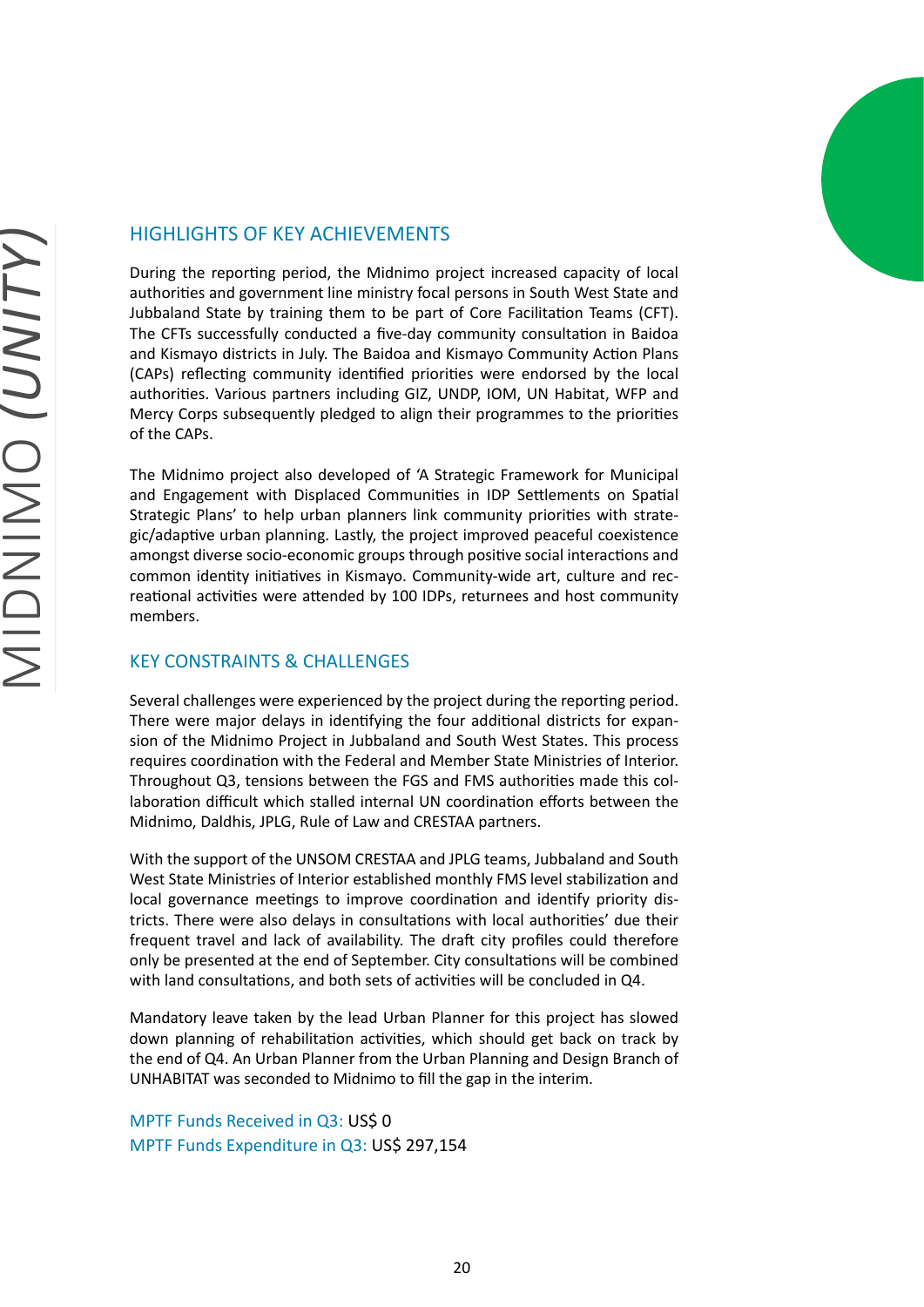<span id="page-20-0"></span>A key achievement of this reporting period was the passing by the Jubbaland State Assembly of their State Local Government Law on July 27. Out of a total 75 members, 53 members of the State Assembly voted with 48 in favor, and 5 voted against.

Both Jubbaland and South West States now have local governance legislation in place, which enabled them to launch their respective District Council Formation processes in five districts for each state - South West (July) and Jubbaland (August). The first District Council was formed in Xudur in September with the official inauguration taking place in Q4. This is a significant achievement marking the reestablishment of the first legitimate district level administration in South and Central Somalia since 1991.

In parallel, over 1,000 people in Garbaharey and Kismayo districts (Jubbaland state) attended drama and poetry presentations aimed at sensitizing them about their civic rights and responsibilities, good governance, and community participation in peace, security and development.

Progress in creating jobs was made through by reaching an agreement with the Ministry of Fisheries and Marine Resources in Jubbaland to implement a fisheries value chain enhancement project in Kismayo that will start in Q4.

Mobile Courts were further extended in Southwest State. This is in response to increased security and the extended presence of the Somali government. The mobile courts adjudicated a total of 64 cases (29 Criminal and 35 Civil cases) across Benadir, Jubaland, Southwest State and Hirshabelle, with cases mainly compromising theft, misappropriation, damage, family matters, inheritance and land disputes. A total of 5 legal aid centers, supported in Mogadishu, Baidoa and Kismayo, provided legal aid to 9,015 persons.

### KEY CONSTRAINTS & CHALLENGES

The Daldhis project has faced several external and internal problems in the first 9 months of implementation which have significantly affected its delivery rate and implementation on the ground.

Implementing UN agencies are not able to provide accurate financial reports on a quarterly basis which makes the monitoring of the delivery of activities difficult. Implementing UN agencies and government line ministries are supportive of the need to work through an area based approach. However, a lack of consensus between the FGS and FMS line ministries on the priority districts in which to work is hampering the planning and implementation process. Discussions are ongoing at the FMS and FGS stabilization coordination forums to solve this issue.

The absence of governmental FMS level coordination structures in Jubbaland and South West State has hampered effective oversight of the Ministry of Interiors and the Federal Ministry of Interior, Federal Affairs and Reconciliation. Informal mechanisms that were present in both Member States in Q3 have now been formalized. In Q4, the Jubbaland and South West Ministries of Interior (MoI) will hold their first stabilization and local governance meetings in their respective capitals.

In Jubbaland State, MoI has had challenges in overseeing civic education activities in Garbaharey district due to the poor security situation in this and many other areas of Jubbaland. This has hampered free inter-district movement of Government personnel.

MPTF Funds Received in Q3: US\$ 0 MPTF Funds Expenditure in Q3: US\$ 211,654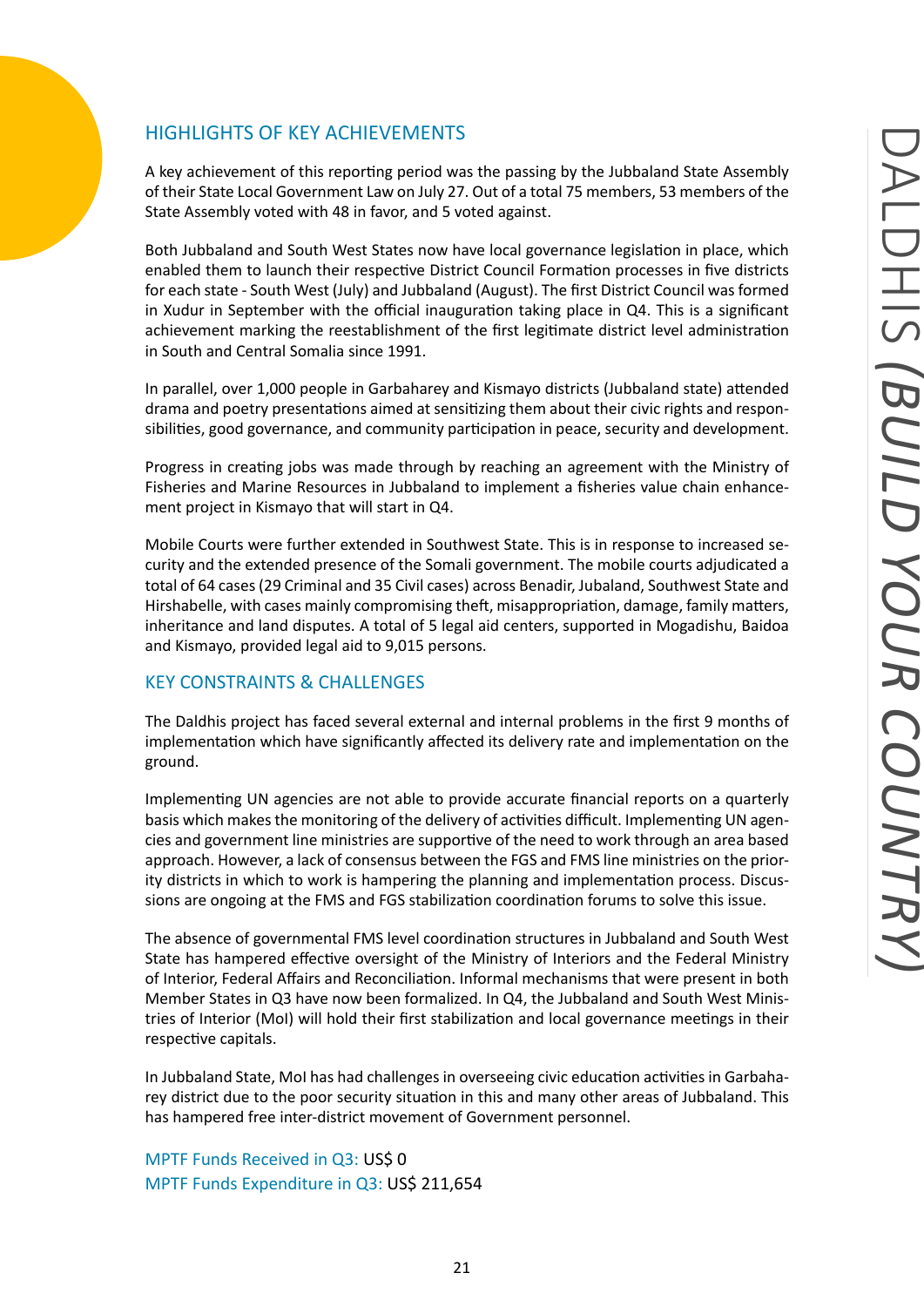<span id="page-21-0"></span>Despite ongoing challenges, UNDSS has maintained Medical Emergency Response Teams (MERT) over the past quarter in Garowe, Hargeisa, Galkayo, Bossaso and Dollow, enabling UN agencies and international staff to operate in locations that still require significant drought response efforts.

The RMU has supported a study on the impact and effectiveness of collective risk management systems established in Somalia since 2011. The report is currently being reviewed by risk working groups across the aid community to identify the collective operationalization of the recommendations. During the reporting period, six risk assessments and risk profiles were undertaken for UN organizations. Two integrated risk reports were completed and circulated. RMU continued to receive requests for technical assistance from the UN, NGOs and the international donor community.

The RCO has been working on the implementation arrangements of the UN Strategic Framework (UNSF), which will be embedded in the NDP coordination structure. A factsheet and infographic have been developed and shared with partners, donors, government counterparts and the public to increase awareness about the UNSF, its structure and impact.

The RCO has also supported implementation of the New Partnership for Somalia, through support on development of a mutual accountability framework for the NPS. Furthermore, support has been provided to UN agencies and to government/donors on implementation of the new aid architecture, including holding of Pillar Working Group and SDRF meetings.

The RCO is also providing essential support to the Drought Impact Needs Assessment (DINA) and the development of a Recovery and Resilience Framework (RRF), in collaboration with UNDP, the World Bank, the EU and the Somali Government on federal and state level. The DINA is assessing the long-term impacts of recurrent drought and is identifying underlying drivers of vulnerability and will provide the basis for longer-term funding options for resilience and durable solutions activities (RRF)

Finally, in Somaliland, the RCO has supported the launch of Somaliland's second NDP on 29 July, and has seconded a national staff to support the translation of the NDP into Somali.

UN Women has provided crucial support to ensure gender-responsiveness of the UNSF and the NDP Pillar Working Group 9 on 'Gender and Human Rights' as the UN lead. In July, UN Women facilitated the establishment of a national coordination platform on women peace and security to consolidate joint advocacy efforts and facilitate women's effective participation in ongoing political and peacebuilding efforts.

### KEY CONSTRAINTS & CHALLENGES

Gaps in UNDSS' field capacity have continued to increase, and replacements have not yet been recruited due to funding challenges, thus reducing the adequacy of stand-by manpower based in Nairobi. This has caused DSS to keep inadequate staff capacity in the five MERT centres. While the Joint Programme on Enablers has received generous funding from donors through the MPTF and beyond, the value and actual costs of enabling services remains insufficiently understood by a number of actors. This poses challenges to resource mobilization efforts which jeopardizes the ability of the Programme to fully provide services to the UN and international community to enable them to operate in a safe, coherent and risk informed manner.

MPTF Funds Received in Q3: US\$ 210,791 MPTF Funds Expenditure in Q3: US\$ 485,973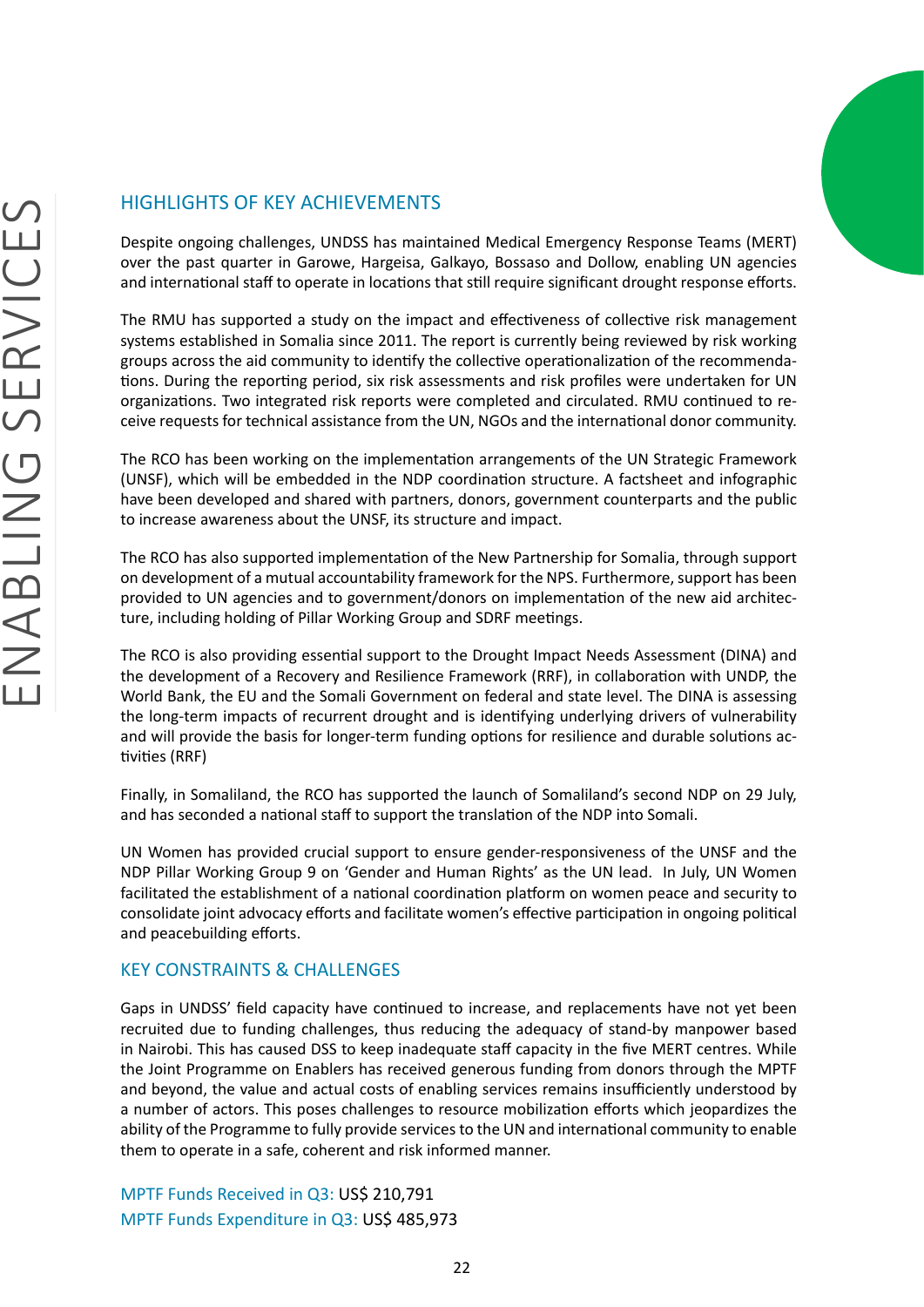<span id="page-22-0"></span>

of outputs across Joint Programmes are gender specific<sup>12</sup>



of staff of all Joint Programmes have responsibility for gender issues<sup>13</sup>

During reporting period, the Joint Programme on Support Institutions of Parliament supported 35 MPs and Parliamentary staff (including 19 women) from both Federal and State parliaments to attend a five-day "Transformative Leadership for Results" training in Entebbe, Uganda. The aim of the workshop was to enhance leadership skills, transform Somali organizations and institutions, and promote gender responsive legal and policy reforms. The new Project Document for Electoral Support for 2018 has incorporated strategies and measures to increase women's participation in electoral processes in Somalia. Additionally, the latest Letter of Agreement with the NIEC includes the recruitment of a gender advisor.

The Joint Rule of Law Programme continued its support of the Puntland Human Right Defenders Office to maintain survivor/victim support hotline desks in six districts. Women now represent over 60% of new Police Officers assigned to community policing units as well as 30% of new community policing youth volunteers. During the planning of the Puntland State Police Plan workshop, women lawyers, police officers and civil society representatives participated in the mainstreaming of gender in the new Policing Model.

Of 1,440 short-term jobs created under the Joint Programme on Youth Employment, 1,100 were obtained by women. Women represented nearly a third of the over 60 youth trained in water management committees in three villages. Similarly, FAO ensured that a minimum of 30 percent of the beneficiaries were women in all activities. Support of youth farmers and agropastoralists under the drought response plan targeted 897 women representing 44 percent of all beneficiaries. Temporary employment opportunities were provided to 31 women under the Kismayo and Banadir sub-projects of the Pilot Project to Strengthen National Service Delivery.

Through its capacity development interventions and the improved application and implementation of human resource policies that promote gender equality, the Joint Programme on Local Governance continues to contribute to creating more inclusive district government offices. Under the Joint Programme on Institutional Capacity Development, the Federal Ministry of Women, Human Rights and Development proposed the development of a gender mainstreaming toolkit to be used to guide government in implementing activities, projects and programmes.

The Joint Programme on Refugee Return and Reintegration undertook community consultations with men and women separately to ensure that women's voices are heard in prioritization of projects and identification of project sites. Each target school has nominated at least one female teacher to organize training sessions with gender-balanced participants. In total, 18 of 60 teachers trained were women. The Midnimo project has ensured equal representation and participation in community consultations and planning processes as well as arts, cultural and recreational activities. The project also mainstreamed gender disaggregated data collection and reporting to enable analysis of trends and effects of the project.

Under the Joint Programme on Enablers, UN Women supported the mainstreaming of gender in the work of the UN through coordination, analytical work, high-level advocacy and strategic monitoring across the UN, including in the new UN Strategic Framework.

The Midnimo Joint Programme has empowered women to take part in the community based planning steps, particularly the community consultation process, where women and young people are usually marginalized from the process. Thanks to the Programme, women and youth were empowered to participate in identifying priority development initiatives of their communities and were also selected to be part of the established community action groups and community based monitoring and evaluation committees.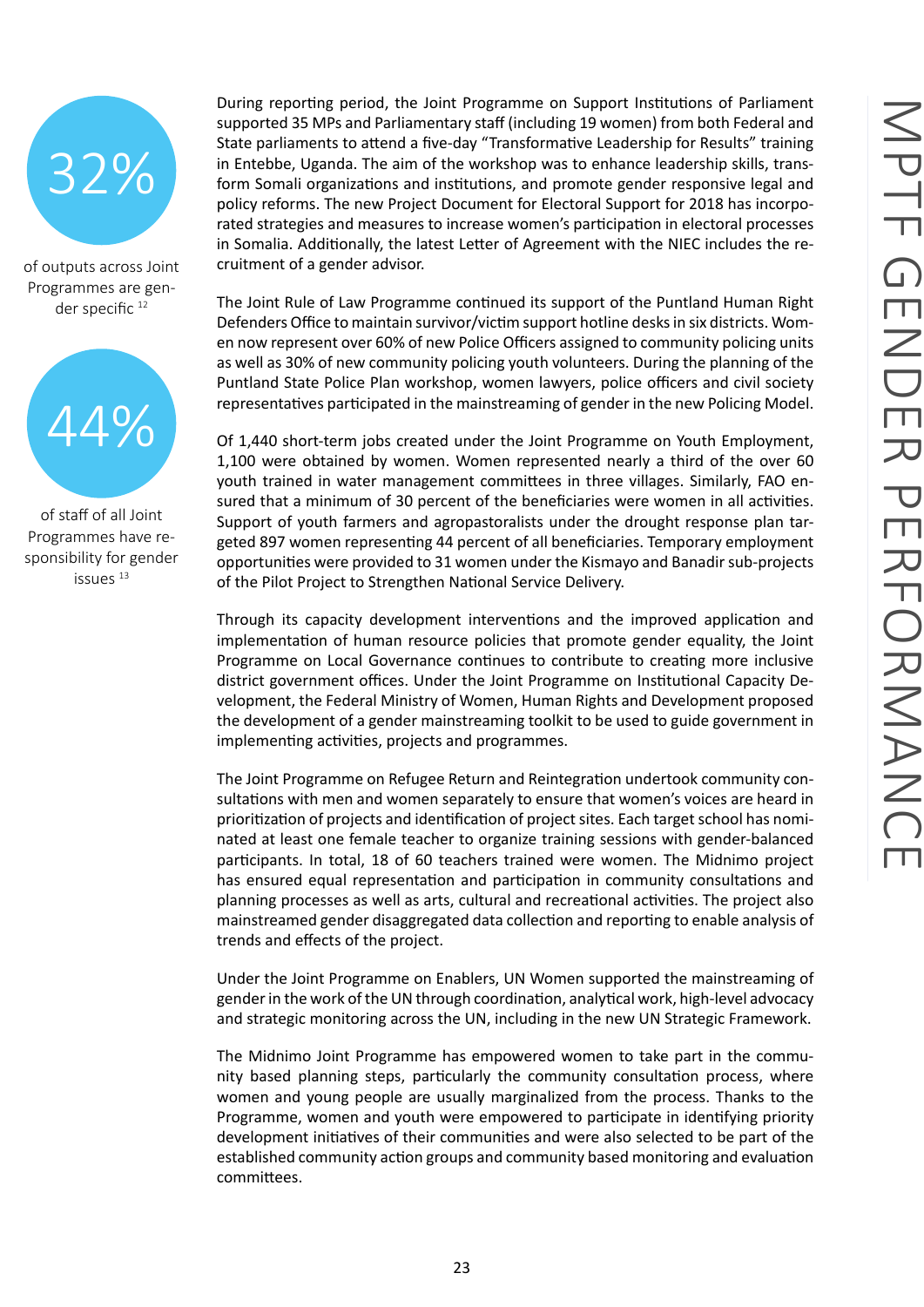<span id="page-23-0"></span>The Joint Programme on Support to Emerging Federal States used its support to advocate for the FGS to engage boycotted clans and disaffected individuals. Several reconciliation conferences were organized to support inclusive governance and involvement of minorities and discriminated groups in the state formation and peacebuilding process. Similarly, the Parliamentary Support project promoted the inclusion of marginalized and minority groups in state-building dialogue to ensure that their rights and interests are reflected in the policies and programmes of the executive, and legislative process of parliaments.

As a result of joint UN advocacy, children associated with Al Shabaab were released from Garrowe prison and are currently enrolled in a rehabilitation programme. Human rights standards and practices for the police are integrated into all trainings conducted as part of the Police component under the Joint Rule of Law project. The project's support to the provision of legal awareness raising and mobile courts continues to contribute to human rights and peace-building by educating the public about the formal justice system and bringing justice services closer to the people. Additionally, the provision of legal aid through free legal representation to vulnerable people helps fulfill the human rights of citizens in receiving fair representation and fair judgements.

Under the Pilot Project to Strengthen National Service Delivery, IDPs and minority groups were given priority in the selection of workers for the Kismayo and Banadir sub-projects.

Service provision at the 14 primary schools targeted under the Joint Programme on Refugee Return and Reintegration focuses on supporting quality education services for IDP children who are at a higher risk of dropping out. The project is also supporting the socio-economic reintegration of children associated with armed groups as well as other vulnerable children. The Protection & Return Monitoring Network (PRMN) continues to be used for protection interventions and support of victims of human rights violations.

Under the Joint Programme on Enablers, the Office of the Resident Coordinator led the finalization of the new UN Strategic Framework, which includes Human Rights as one of three cross-cutting issues, in addition to Gender Equality & Women's Empowerment and Youth Engagement & Empowerment. Furthermore, Human Rights is prominently featured in the Strategic Priority on 'Strengthening accountability and supporting institutions that protect'.



of Joint Programmes included protection risk assessments in their context analysis



of outputs across all JPs designed to address specific protection concerns



of outputs across all JPs designed to build capacitiy of duty bearers to fulfill human rights obligations to rights holders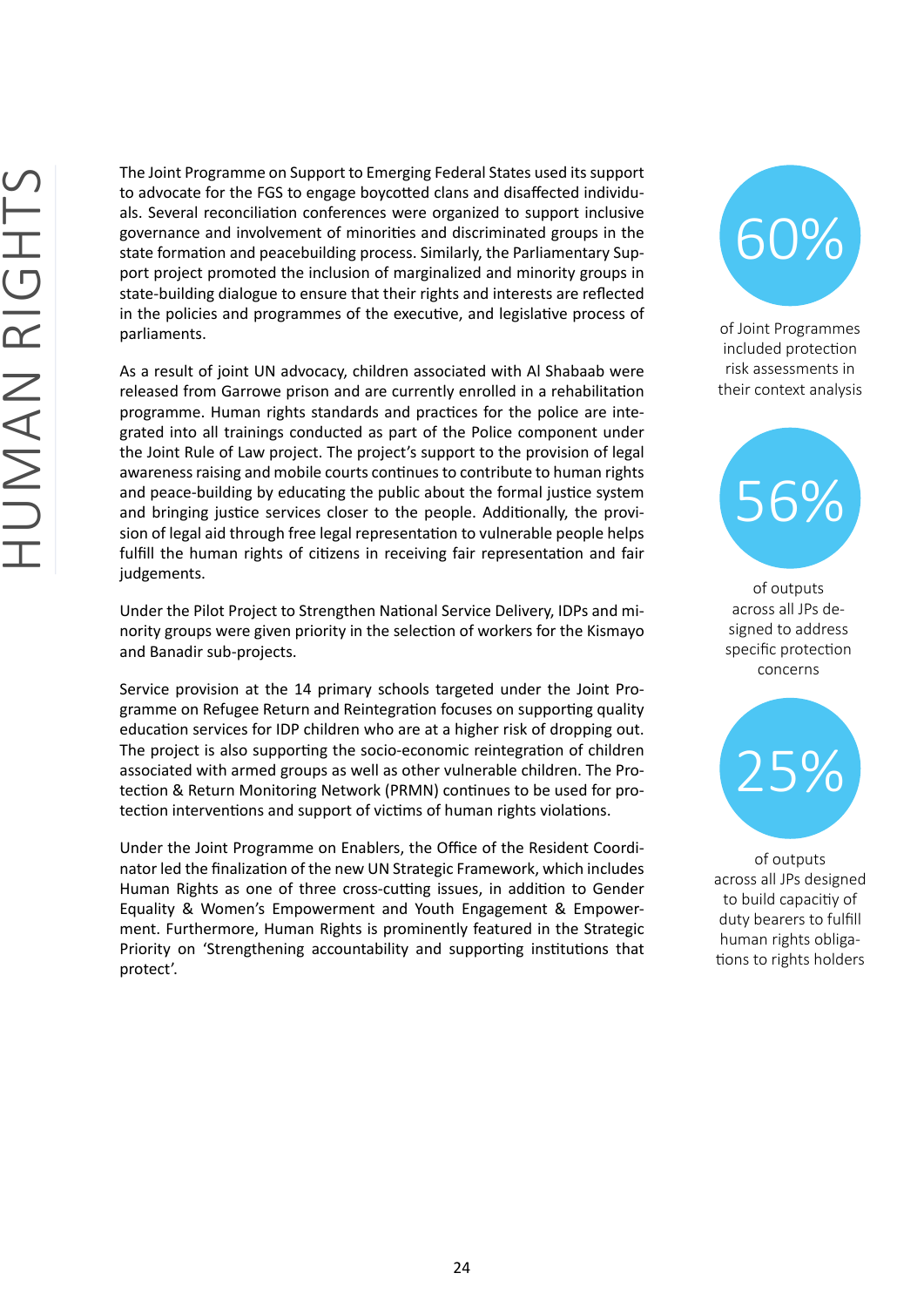<span id="page-24-0"></span>The latest UN MPTF donor briefing on 25 August, as part of ongoing efforts to provide a platform for donors to receive updates and engage on UN MPTF portfolio-level discussions, allowed for feedback on the UN MPTF Q2 report, a discussion on how the Joint Programmes supported the drought response, an update on the Peacebuilding Fund programmes, and a discussion on outstanding resource requirements for the Enablers Programme in 2017.

A week after the timely publication of the UN MPTF Q2 report, the quarterly Newsletter for the same period was shared with donors, partners and colleagues. The Q2 Newsletter included highlights of 14 Joint Programmes and a foreword by UNIDO Somalia, the latest participating UN agency to join the UN MPTF as part of the unique delivery structure of the Midnimo (unity) programme, funded by the Peacebuilding Fund. UNIDO Somalia is a great example of how the UN MPTF enables smaller agencies to get access to programmes and contribute through their expertise and comparative advantage.

In addition, as part of ongoing efforts to increase visibility of joint programme success stories, a story on the Youth Employment Somalia programme was published about its expansion to Puntland and Somaliland. The story can be found [here.](https://www.uninsomalia.org/pros-cal-success-story-1/2017/9/11/latest-achievements-of-the-youth-employment-somalia-joint-programme)



During the reporting period, an independent review of the Joint Risk Management Strategy for the SDRF was completed and was discussed at the September Risk Management Group meeting. Going forward, the Group will discuss updating the Strategy and implementation plan, strengthening risk management across SDRF funds, active government engagement, and risk informed decision making.

As part of the response to the Transparency International report on Collective Resolutions to Enhance Accountability and Transparency in Emergencies released in December 2016, the RMU commissioned a review of the collective risk management system across the humanitarian and development community. The results of the review are currently being discussed in different forums and groups to ensure a collective response to the recommendations and their implementation.

In September, training was conducted to guide Ministry of Finance officials engaged in the procurement of civil works under the UN MPTF National Window and the World Bank Multi-Partner Fund project. Two staff from the Risk Management Unit also observed the bid opening process at the Ministry of Finance for the UN funded projects.



Risk Management Group meeting held

Finally, in an effort to increase knowledge on risk management and to provide visibility to ongoing risk management efforts across the International Community, the first quarterly 'Risk Management in Somalia' newsletter has been published on 9 October and was shared with donors, partners, UN staff and key government counterparts. The newsletter includes a quarterly overview of risk management activities and human-interest stories from NGOs and the UN and can be found here. The next newsletter will be published in January.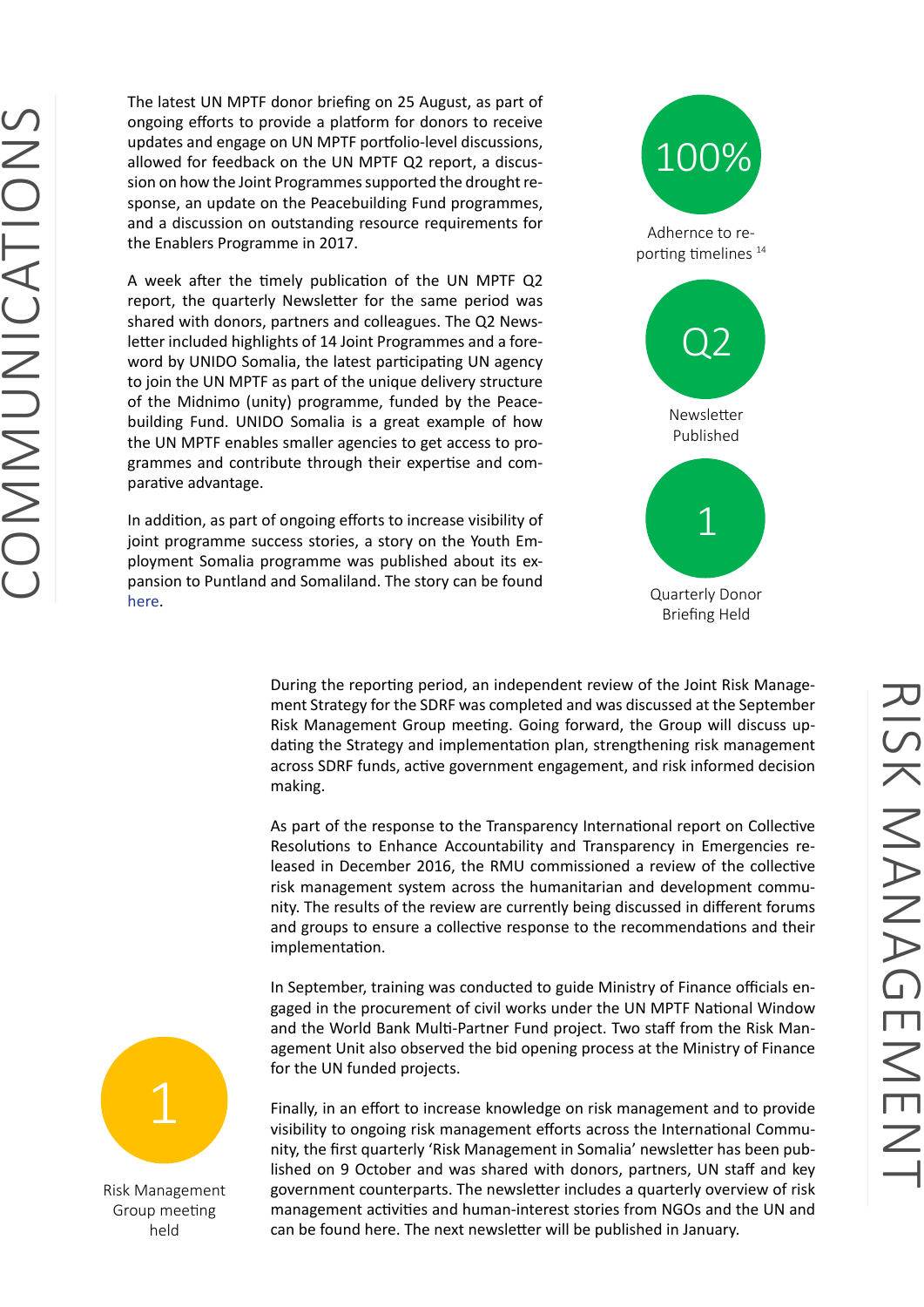<span id="page-25-0"></span>The revitalization of the national aid architecture provides the opportunity to move forward on a number of new and existing UN MPTF Joint Programming initiatives.

In the next quarter, an innovative approach to agency funding will be undertaken through the UN MPTF. With firm commitments from two major donors, Sweden and Finland have pledged to co-finance a substantial portion of the UNFPA Country Programme through the UN MPTF. This will represent for the first time the inclusion of Finland as a contributor to the UN MPTF and UNFPA as a participating UN organization.

The UNFPA Country Programme 2018-2020 seeks to improve the overall quality of life of the Somali people with a particular focus on reducing maternal mortality. The Country Programme will focus on integrating development and humanitarian interventions, and building individual, community, institutional, as well as system resilience, maintaining at the same time a contingency fund and sufficient emergency response capacities to respond to humanitarian emergencies. The UNFPA Country Programme received pipeline approval at the 25 October SDRF Steering Committee – the first time a UN agency in Somalia submits its entire country programme through the SDRF and MPTF.

The SDRF Steering Committee also approved for inclusion in the pipeline a new Joint Programme on Security Sector Reform which aims to strengthen the effectiveness and accountability of the Ministry of Internal Security to provide a safe, secure and peaceful Somalia. A new phase of the Joint Programme on Support to Inclusive Institutions of Parliament also received pipeline approval. Project briefs for the Joint Programme for Support to Preparations for Universal Elections and the third phase of the Joint Programme on Local Governance was sent to the SDRF following the Steering Committee meeting for virtual pipeline endorsement.

Further development has been undertaken on the new Joint Programme on Support to Aid Management and Coordination. The strategic objective of this Programme is the realization of a better managed, more capable, and more accountable Somali aid coordination and management function that supports state-building priorities, consolidates linkages between the Federal Government of Somalia and Federal Member States, contributes to stability and responds to citizen needs.

Development is ongoing of the new Joint Programme on Human Rights, with the goal that Somali Human Rights, Security and Justice institutions are capable and accountable for upholding human rights, including women's and children's rights.

In 2017, the RMU has intensified its engagement with the UN Development Operations Coordination Office (DOCO) and other UN offices, especially in the Middle East, on sharing Somalia's experience on risk management in other fragile country contexts. In Q4, two RMU staff members will undertake a mission to Syria in support of the establishment and strengthening of risk management functions across the UN system in the country. In addition, the RMU is supporting the establishment of a Risk Management Unit for the Lebanon UN Country Team.

Finally, as always, you will receive the quarterly UN MPTF Newsletter within a week of circulation of this report, which will contain selected in-depth and human-interest stories from all Joint Programmes.